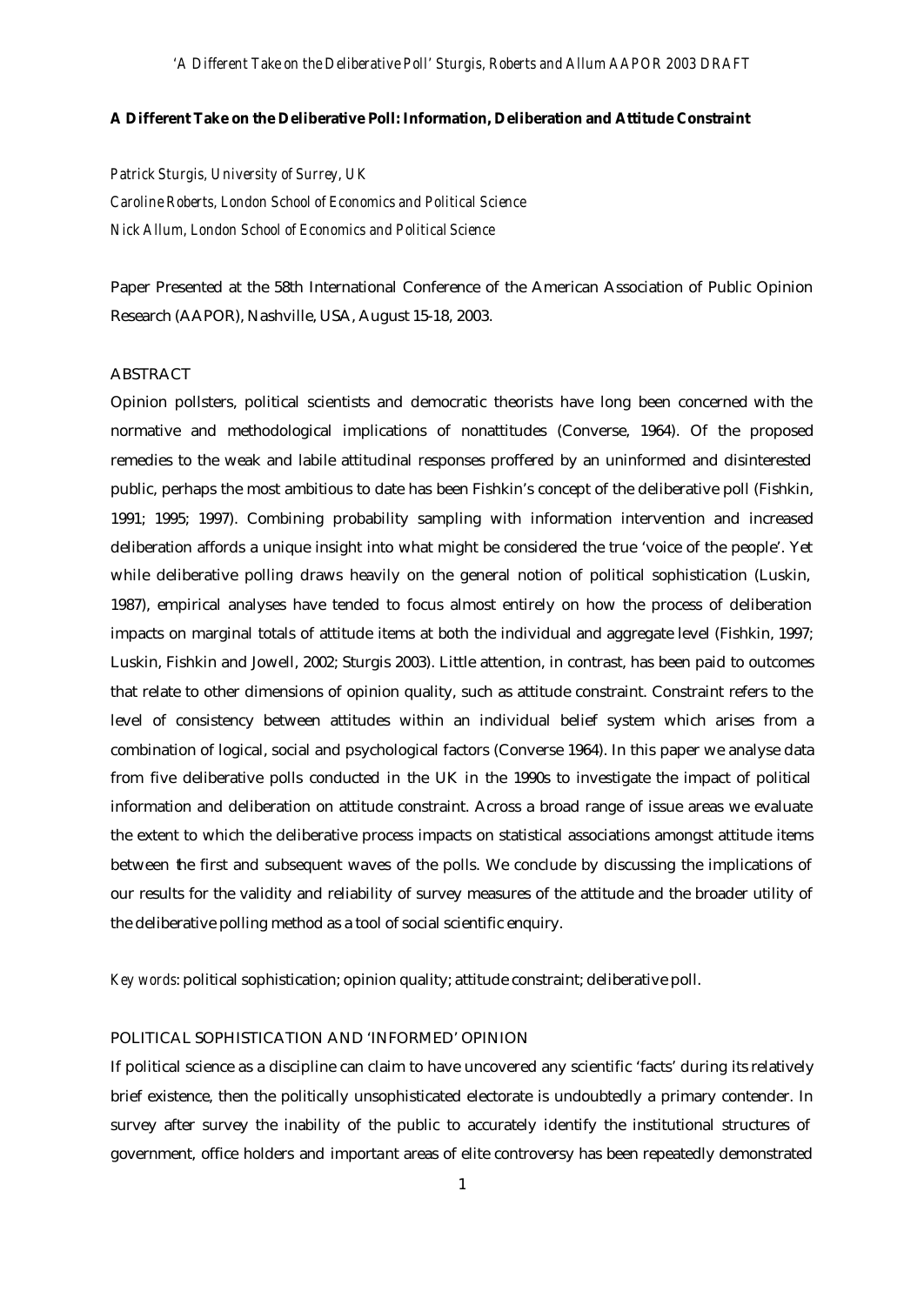### *'A Different Take on the Deliberative Poll' Sturgis, Roberts and Allum AAPOR 2003 DRAFT*

through decades of empirical research (Hyman and Sheatsley 1947; Campbell et al 1960; Bennett 1988, Delli Carpini and Keeter 1996). Comparative time series of survey data confirm the initial conclusions of the Michigan School, that respondents willingly offer opinions on nonexistent issues (Bennett 1975; Bishop et al 1980); misunderstand and misrepresent abstract, ideological terminology (Campbell et al 1960; Converse 1964; Butler and Stokes 1969; Erikson and Luttbeg 1973); switch from one side to the other of prominent issues in a quasi-random manner over time (Converse ibid; Iyengar 1973; Asher 1974; Sturgis 2002); and demonstrate only weak consistency between issues which elites routinely parcel together (Converse ibid; Butler and Stokes 1974; Converse and Pierce 1985). This body of empirical work has given rise to concerns over the ability of the public to meet the exigencies of normative theories of democracy and the validity and reliability of survey attitude data more generally.

If the responses proffered in the standard survey interview are not, then, to be trusted how can we come to know public opinion? The list of proposed methodological remedies to this question is long and growing. Some of the more straightforward approaches involve only slight modifications to the standard questionnaire format. It is now common practise, for instance, to provide 'preambles' for questions on low salience topics in order to provide respondents with at least some limited frame of reference within which to formulate a response; "you may have heard of issue X, this is…". Similarly, although not always recognised as such, the inclusion of 'don't know' and' can't say' response alternatives, is an implicit recognition that not all respondents will have a stance on every issue. Opinion filtering, a la Schuman and Presser (1981), is a yet more robust attempt at weeding out the nonattitude holders to provide a 'purified' measure of the public will.

Where such 'filtering' approaches fall down, of course, is in assuming – if only implicitly – that the distribution of 'true' issue preferences is itself uncorrelated with opinion holding (Delli Carpini and Keeter 1996). For the same reason, the notion of 'rationality through aggregation' (Page and Shapiro 1992) has been critiqued for assuming that "the actual signal of net change can come equiprobably from any stratum of the electorate" (Converse 2000 p.349). On the contrary, however, the evidence that the aggregate distribution of opinion on many issues would be different, were people better informed, is compelling (Bartels 1996; Althaus 1998; Sturgis 2001; Sturgis 2003). The key problematic is not, then, how to identify and remove the nonattitude holders but to estimate what the public as a whole would think were they better informed about the issues in question.

Clearly, this is a far from straightforward task – the gulf that separates the least sophisticated members of the public from their 'elite' counterparts is so vast that it would, in all reality, take years of dedicated study to even come close to broaching it (see Converse 2000 p.333-335 for a vivid discussion of this point). Many attempts at solving the problem of estimating 'informed opinion' founder on the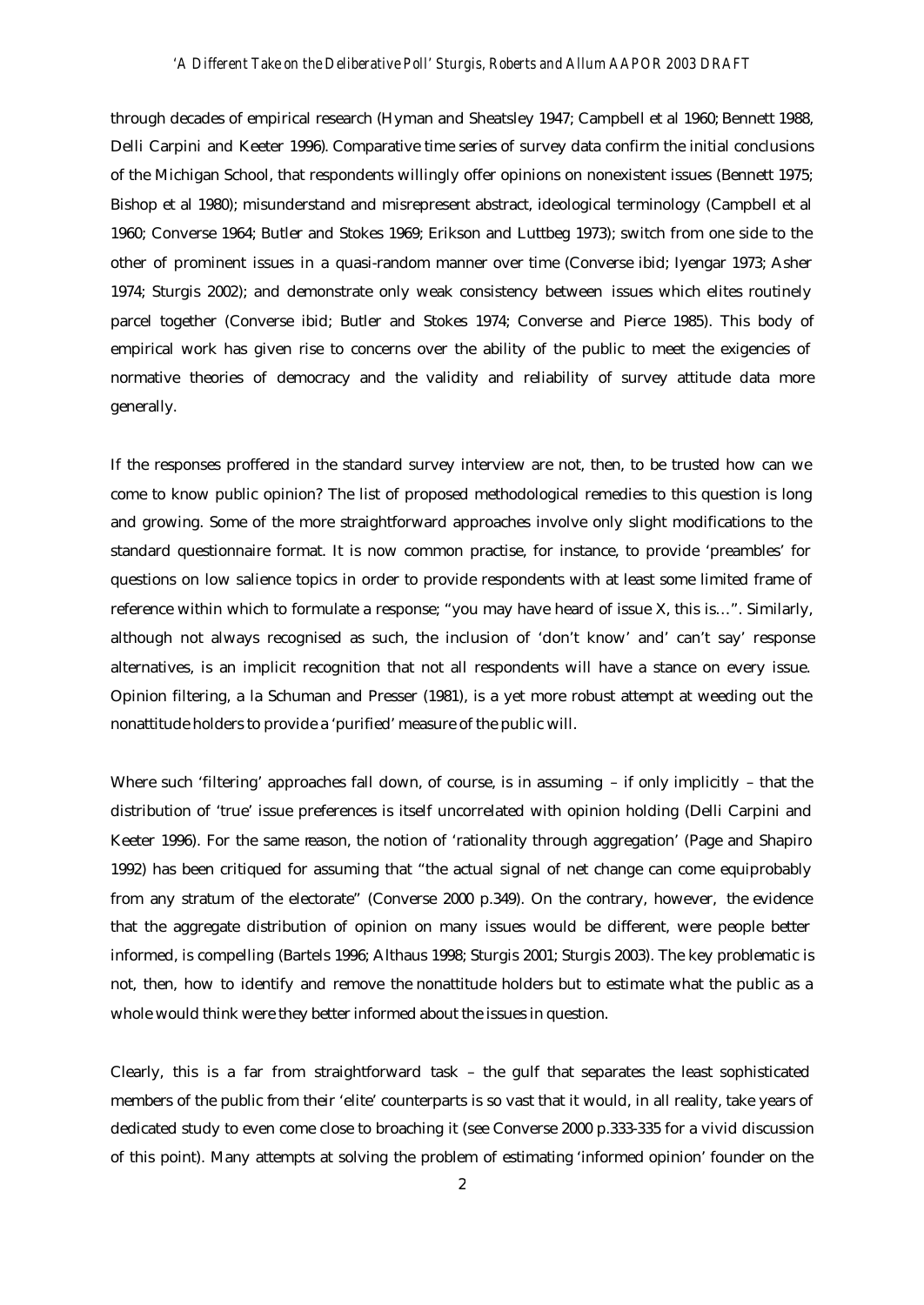### *'A Different Take on the Deliberative Poll' Sturgis, Roberts and Allum AAPOR 2003 DRAFT*

problem of response burden that this throws up. In delivering levels of information deemed sufficient for eliciting enlightened preferences, most have had to give up on random selection of samples and, thereby, representativeness. Under this general umbrella would fall techniques such as focus group discussions (Kreuger 1988), Citizens' Juries (Coote and Lenaghan 1997; Wakeford 2003), Planning Cells (Renn et al 1984) and other methods based on 'opt-in' sample designs. Other approaches have retained a probability based sample design but implemented only relatively modest 'interventions' (Neijens 1987; van Knippenberg and Daamen 1996); or relied on statistical modeling of cross-sectional data in preference over quasi-experimental designs (Bartels 1996; Delli Carpini and Keeter 1996; Althaus 1998; Gilens 2002; Sturgis 2001; 2003). We do not discuss such approaches further here but restrict our attention to a consideration of the most ambitious approach to date of estimating informed opinion, while retaining the possibility of inference to the population through random selection of samples – Fishkin's Deliberative Poll (Fishkin 1991; 1995; 1997; Luskin, Fishkin and Jowell 2002).

The basic design of a deliberative poll involves interviewing a randomly selected sample of the population on their views on a particular issue or range of issues before they participate in a weekend of (balanced) briefings by experts, discussion amongst participants and questioning of experts, politicians and stakeholders. The sample is then re-interviewed at the end of the period of deliberation (see Fishkin 1997 or Luskin, Fishkin and Jowell 2002 for a detailed account of the methodology). Fishkin has argued that combining probability-based sampling with the increased information, attention and deliberation that respondents bring to the 'post' survey reveals "the views the entire country would come to if it had the same experience of behaving more like ideal citizens immersed in the issues for an extended period" (Fishkin 1997, p. 162). And, following the successful conduct of nearly twenty deliberative polls in at least seven different countries, there can be little doubt that the method consistently engenders sizeable net and gross opinion change across a range of issues and political contexts (Merkle 1996; Fishkin 1997; Luskin, Fishkin and Jowell 2002; Hansen and Andersen 2001).

Yet, while we may be impressed by the shifts in marginal totals which undoubtedly accompany the welter of information and increased attention respondents pay to the topic, can we really be sure that we are uncovering 'enlightened preferences' - the attitudes people would have held had they always been as involved in and informed about the issues? Would the same results have been obtained on a different sample? Or, perhaps more to the point, would the same sample have responded differently to a different set of speakers or a slightly modified set of briefing materials? The predominant focus on simple input-output effects means that the complex and interacting causal mechanisms underlying opinion change in the deliberative poll - public and private deliberation, informational influence, group dynamics and persuasion – remain unclear, leaving the deliberative poll as something of an explanatory 'black box' (Price and Neijens 1998).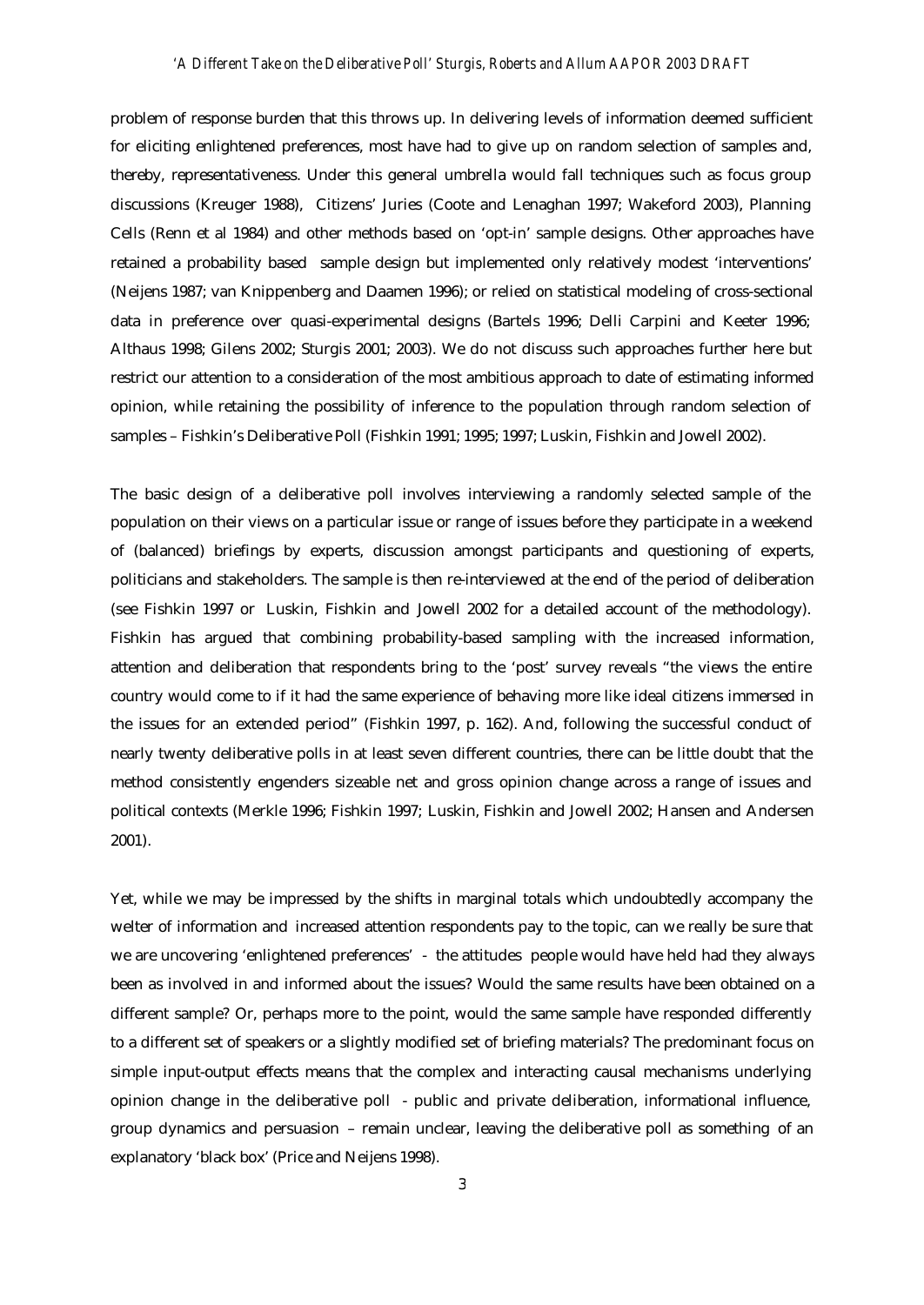Price and Neijens (1997) have set out a framework for evaluating the 'quality' of measures of opinion, which links 'opinion quality' to notions of democracy and social choice. Such a formulation fits well with Fishkin's own conceptualisation of the deliberative poll as being intended as "more than a social science experiment; it is also meant to contribute to the public dialogue" (Fishkin 1997, p189). One of the key 'outcome-oriented' hallmarks of 'considered' opinions, from this perspective, is the extent to which attitudes are consistent with beliefs about the implications and consequences of different courses of action (Yankelovich 1992) and with other idea elements within the belief system as a whole. The idea of consistency as an indicator of opinion quality draws us, in turn, into the longstanding tradition of Political Belief Systems (PBS) research and Converse's notion of attitude 'constraint'.

# ATTITUDE CONSTRAINT

The concept of attitude constraint derives from the idea that attitudes toward specific areas of government policy are structured by more abstract value dimension(s) further back in a hierarchical system of belief (Converse 1964; Peffley and Hurwitz 1985). Thus, though not necessarily logically related, we should expect a degree of correspondence between the position an individual takes on issue A and the position they take on issue B, to the extent that both articulate with higher order values and beliefs. Converse invokes the analogy of 'glue' to convey his idea of attitudinal constraint, a cognitive binding agent which, both vertically and horizontally, integrates idea elements into a coherent and, in some senses, unitary cognitive entity. The idea that a particular belief 'goes with' another should not, however, be seen as syllogistically proscriptive but as reflective of the historical and cultural influences brought to bear on the social and political fabric of a given society at a particular point in time – together with the 'idiosyncratic twist' engendered by the individual's own experiential history.

More information and greater internal integration of idea elements are indicative of greater political sophistication (Luskin 1987). More sophisticated individuals, it is proposed, experience greater political efficacy; ideological organisation affords straightforward assimilation and retention of novel information and provides a meaningful framework through which it is possible to assess the optimal course(s) of action to achieve one's instrumental objectives. Ultimately, organisational structure and parsimony aids individual efficacy by facilitating the development of attitudes and partisan tendencies which are more in line with individual and group interests (Mansbridge 1983**;** Bartels, 1996; Althaus 1998).

The empirical observation that first led to the development of the constraint construct was the steep gradients in correlations between attitude items that emerged across virtually any measure of cognitive elaboration or information capacity (Converse 1964; 1990). The over-arching aim of the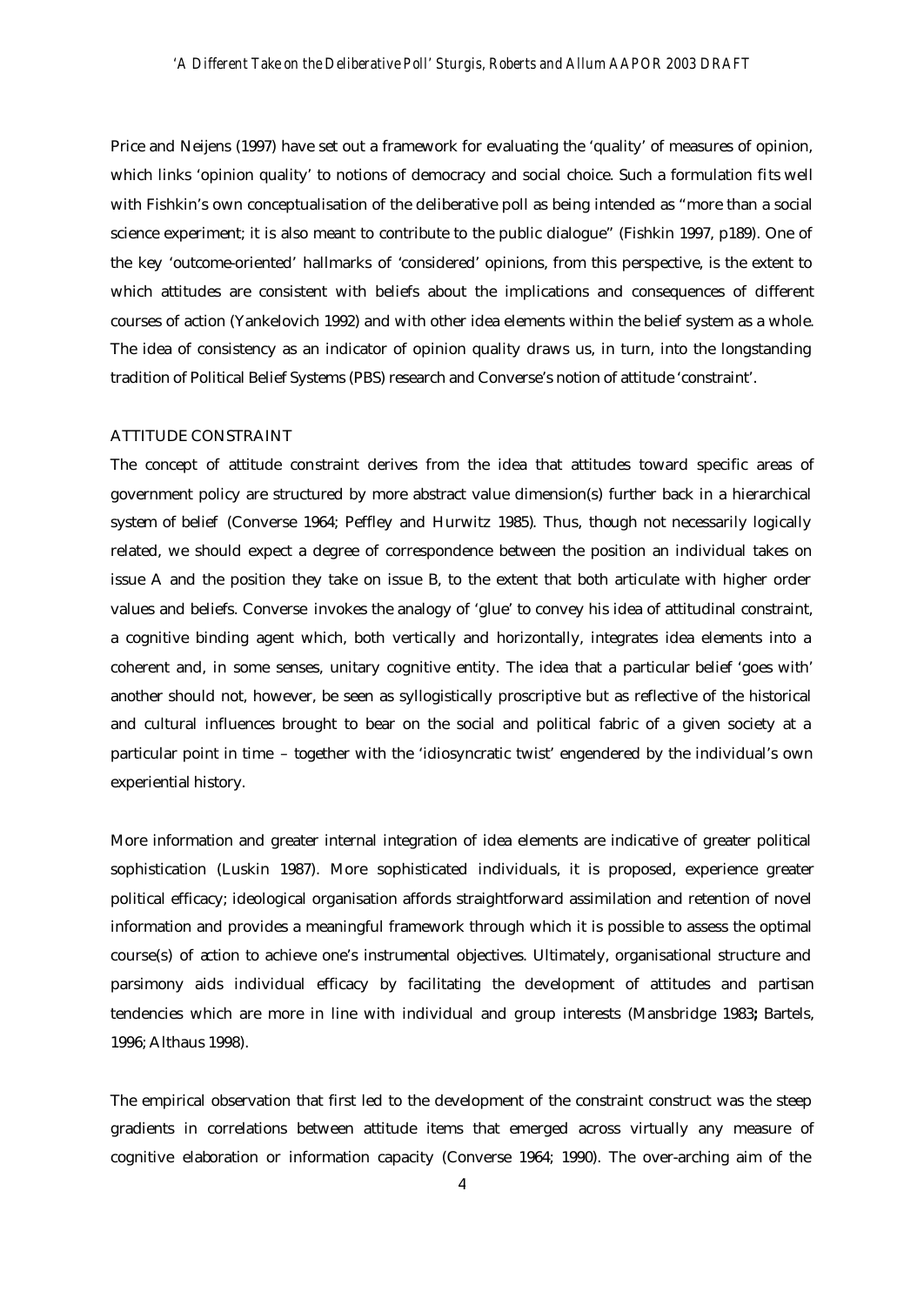tradition of research into attitude constraint has, consequently, been to delineate the social and psychological mechanisms underlying such gradients. Revisionist critiques of Converse's pessimistic model of the public's political acumen have variously focused attention on measurement error (Achen 1975; Erikson 1979); historical changes in political climate (Nie and Anderson 1974; Nie and Verba 1975; Nie et al 1979); and the application of an inappropriate methodological paradigm (Lane 1962; Rosenberg 1988) to counter the main thrust of Converse's 1964 position. In our view, such responses have failed to decisively overturn Converse's original conclusions on the causes of gradients in constraint but space precludes their closer examination here (though see Kinder and Sears 1985; Kinder 1998; and Converse 2000 for comprehensive reviews). Instead we focus our attention on Converse's original model of ideological constraint, which ties correlational gradients to differences in the level of information and ideological sophistication that individuals bring to attitude questions in surveys.

### THE ANTECEDANTS OF CONSTRAINT

For Converse, lower inter-item correlations amongst the less politically informed are essentially a result of the combined influence of two main characteristics of the belief systems of this group; the weak, uncognized 'nonattitudes' that underpin responses to individual survey items *and* the lack of coherence with relation to higher order organising principles in the belief system as a whole. The two are undoubtedly strongly and inextricably related, opposite sides of the same coin, if you like. Nonetheless, it is important to distinguish between the distinct mechanisms through which political knowledge impacts on belief system structure, for the effects of these two mechanisms may in some instances be confounded.

We turn first to the relation between knowledge and deliberation on the one hand and the reliability of individual items on the other, and how this concomitantly impacts on observed levels of association between the items in question. To the extent that 'nonattitudes' are 'top-of-the-head' responses to uncognized stimulus objects, we might reasonably expect that increases in information would lead to more considered, stable attitudes that have been arrived at through rational, preference-based judgements. In the language of signal detection theory, we would expect the ratio of signal to noise for individual items to increase with greater political knowledge. In the aggregate, this would reduce the random component in the respective survey items for more knowledgeable groups of respondents, disattenuating the magnitude of correlation between them (Bollen 1989), holding constant the actual level of association between items.

As a second consequence of increasing knowledge and deliberation, we might also expect that individuals obtain a better understanding of 'what goes with what' (and why) and that this too would feed through into stronger inter-item associations at the aggregate level. This is perhaps the more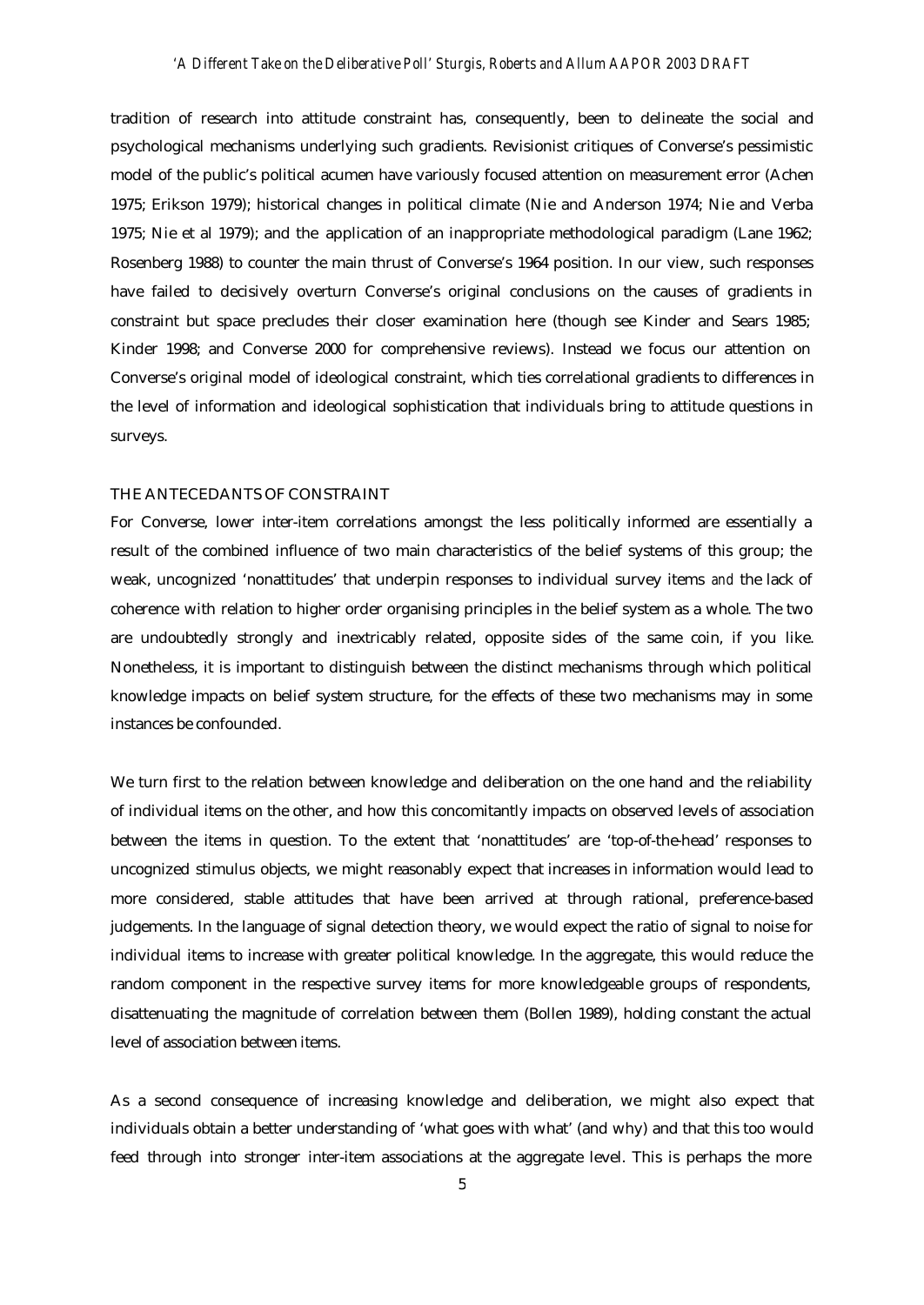common understanding of how knowledge and deliberation impact upon statistical associations between attitudes and has also been the source of some objection to the idea that more sophisticated individuals should always have more 'consistent' belief systems (Lane 1962; Rosenberg 1988). It is important to note, however, that the general idea being outlined here is not equivalent to stating that increasing sophistication will always result in stronger linkage between issue domains; increased differentiation may equally well be the hallmark of sophistication in a specific context. As Luskin (1987) points out, it is a common mistake amongst public opinion researchers to conflate correlation and consistency when investigating the concept of constraint.

Whether sophistication leads to association or differentiation across a set of political issues is, therefore, an empirical question. While conceding, however, that increased consistency will not always result from greater knowledge and deliberation, we must pit this observation against the extreme regularity with which measures of statistical association appear to adopt an upward gradient when stratified by virtually any indicator of political sophistication (Aberbach et al 1981; Butler and Stokes 1974; Converse and Pierce 1985; Bartle 2000; Sturgis 2001). So, while it would certainly be possible for a differentiation effect to over-ride disattenuation of inter-item correlations through reduced measurement error, it would seem likely that this would be restricted to a minority of cases in the real world.

### AN INTEGRATIVE MODEL

Zaller and Feldman (1992) provide an explicit theoretical formalisation of these ideas which integrates measurement error and consistency perspectives on attitude constraint and explains how greater familiarity with political issues impacts on a range of survey response characteristics which have traditionally been taken as indicators of sophistication: context effects (Schuman and Presser 1981); response stability; and inter-item association. Zaller and Feldman propose a 'Simple theory of the Survey Response' which conceives attitudes, not as pre-formed cognitive entities waiting to be recovered fom some mental filing cabinet, but as temporary *constructions* which are both time and context dependent. For Zaller and Feldman the fundamental building blocks in the construction of 'revealed preferences' (as they term survey attitude responses) are 'considerations' and 'predispositions'. While the latter are in many respects akin to the notion of core beliefs and values (Rokeach 1973; Feldman 1988), determining the favourability an individual will accord to a particular proposition or idea, the former are bits of information which, depending on their predispositions, will incline a respondent to "decide a political issue one way or another" (Zaller 1992, p. 21). Zaller and Feldman delineate their theoretical framework with a set of axioms concerning the acquisition, retention and weighting of considerations to enable the derivation of testable hypotheses about survey responses: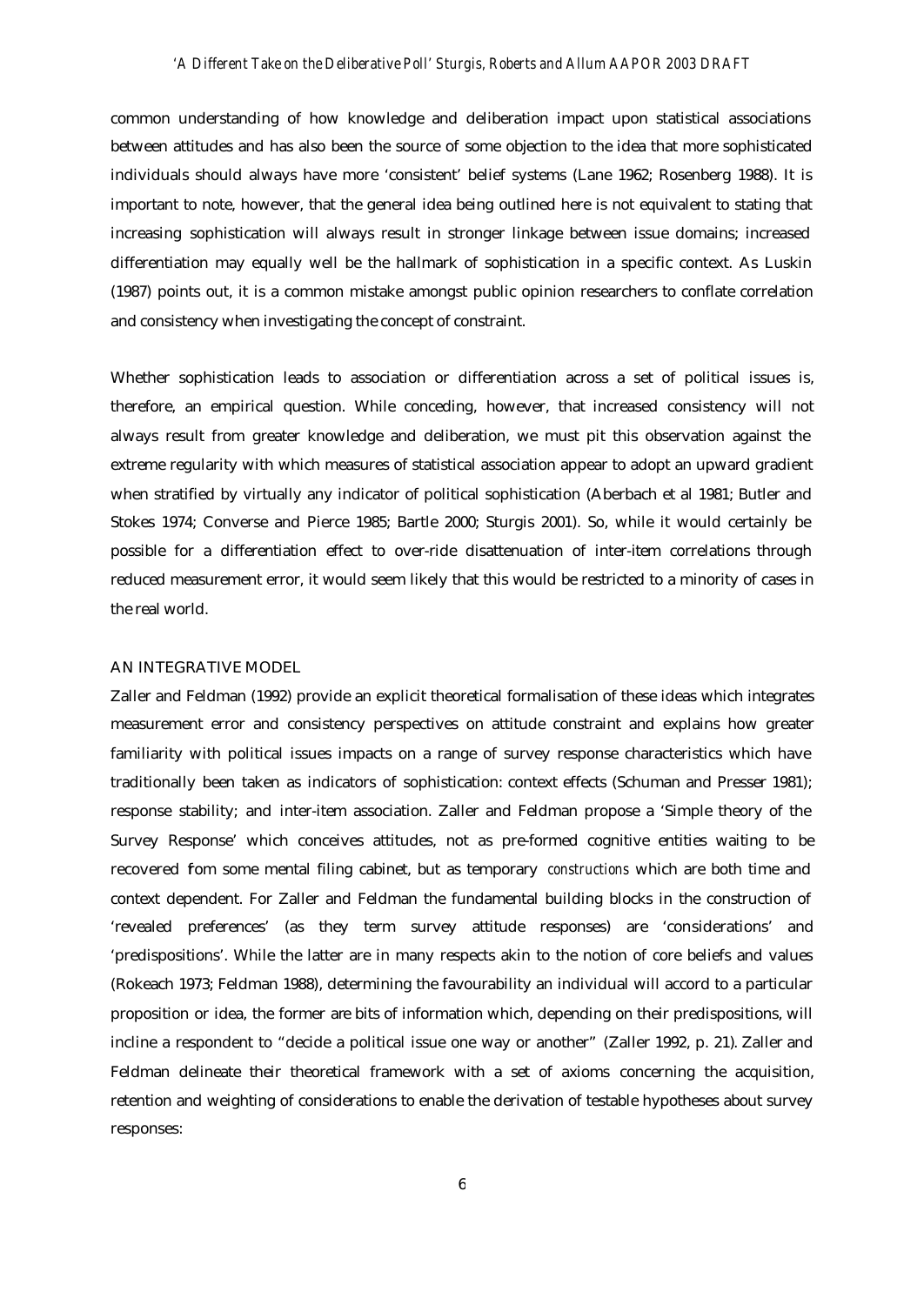The reception axiom: the more involved and engaged an individual is with politics, the more likely they are to acquire new considerations.

**The resistance axiom**: people resist incoming information that is inconsistent with their predispositions but only to the extent that they possess sufficient considerations to perceive such inconsistencies.

**The accessibility axiom**: the more accessible a consideration is in memory, the more easily it and related considerations will be retrieved. Accessibility itself depends on contextual factors and the recency with which considerations were in conscious memory.

**The response axiom**: survey responses are derived by averaging over accessible considerations.

These axioms allow certain clear deductions about how different people will respond to survey questions: people who are more interested and involved in politics will have a deeper pool of considerations from which to infer their attitudes. They will also, according to the resistance axiom, have less contradictory considerations because they will be better able to recognise information that conflicts with their predispositions and resist its persuasive influence. Finally, when they are called upon to provide an attitude response in a survey, they will be averaging over a larger pool of more consistent considerations than the less politically aware, which results in the same response alternative being selected more consistently over time. Their attitudes are also more consistent with one another at any one point in time due to the combined influence of the reception and resistance axioms; they are more likely to seek out and obtain new information and, as their stock of relevant considerations grows, to resist information that conflicts with their predispositions. The net effect is a larger pool of consistent considerations, or in other words, more constrained attitude systems. Low levels of knowledge produce labile, situationally dependent responses which, in turn, produce lower correlations with other attitude items.

While the literature is now replete with confirmations of the deduction from this model that less knowledgeable citizens should exhibit lower statistical associations between attitude items (see Sinnott 2000; Bartle 2000 for recent examples), we are unaware of any extant experimental or quasiexperimental investigations of the hypothesis. Yet, so long as we rely entirely on cross-sectional data, the real possibility remains that it is something other than information, involvement and deliberation that is causing gradients in correlational measures of constraint. By examining whether changes in these variables at time 1 are followed by changes in constraint at time 2 we are able to gain much greater leverage on the relation between sophistication and constraint. Indeed, Fishkin has himself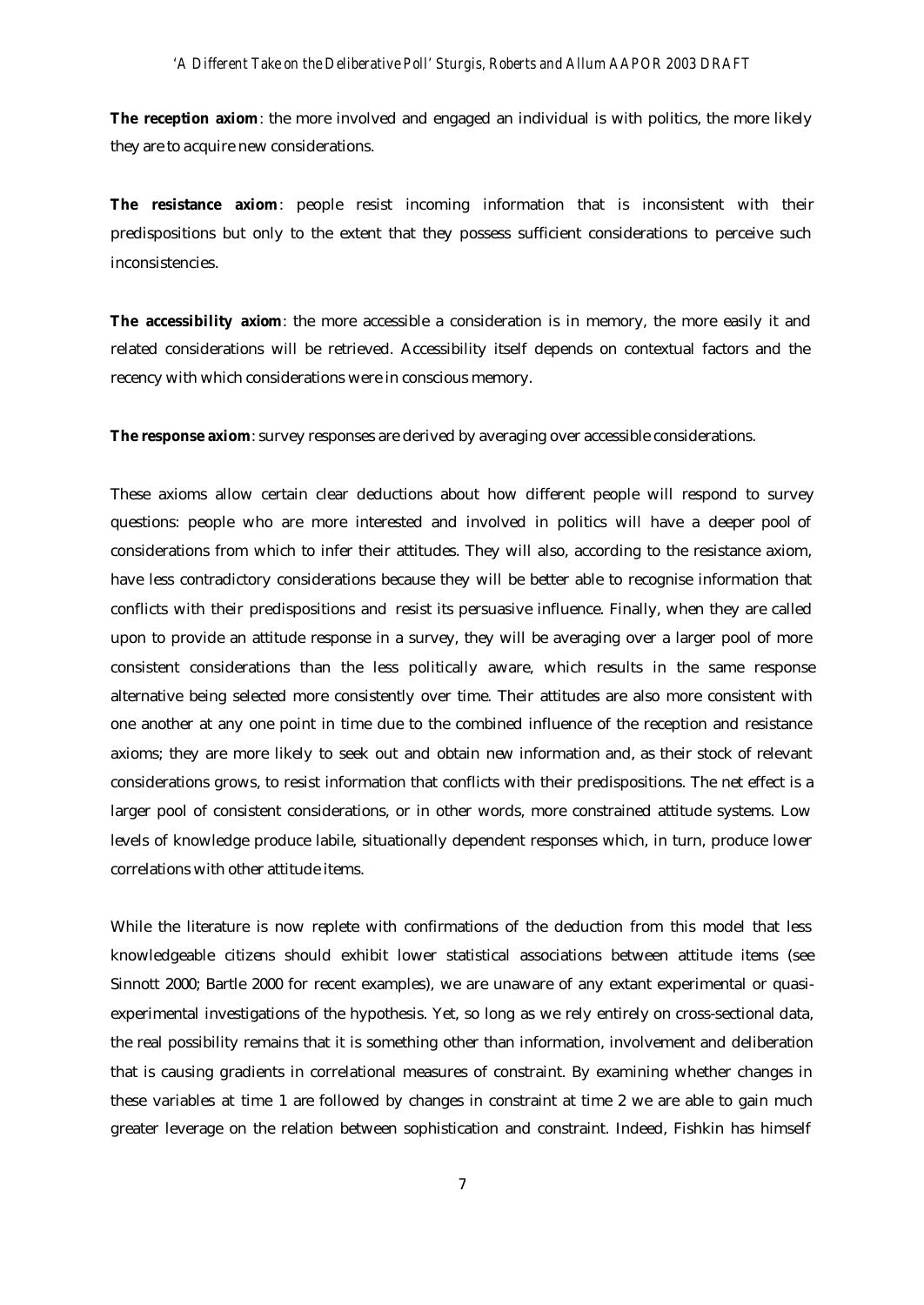argued that increased belief system consistency should be apparent *after* participating in a deliberative poll:

*"Many … nonattitudes and pseudo-opinions would be replaced by views that are better rationalized and supported and perhaps more consistent with other elements in the respondent's belief system"*

#### Fishkin (1991 p.83)

In the remainder of the paper we, therefore, turn our attention to an evaluation of the evidence from five UK deliberative polls that increases in knowledge, involvement and deliberation lead to a *subsequent* growth in statistical measures of constraint.

## DATA

In collaboration with James Fishkin, the Independent Newspaper and Channel 4 Television, the National Centre for Social Research<sup>1</sup> conducted five deliberative polls in the UK during the late 1990s which form the bases of our analyses in this paper. The polls covered attitudes toward crime and criminal justice (1994); European integration (1995); the Monarchy (1996); issues around the 1997 General Election (1997); and the National Health Service (1998). All five polls had the same basic design – a stratified, multi-stage probability sample of individuals in Great Britain was drawn from the Electoral Register, with the aim of obtaining approximately one thousand face-to-face interviews. Respondents to this baseline survey completed a self-completion questionnaire containing items of relevance to the topic area and a range of standard demographic questions. Respondents to this stage of the study were invited to attend the weekend of 'deliberation' at a central location, with all expenses covered and a small monetary incentive. Between the interview and the event itself participants were sent briefing documents about the issue in question, outlining as impartially as possible the main points of contention. At the weekend event, participants were 'immersed' in the issues both in small, moderated groups and in plenary sessions, where specialists representing different perspectives presented their views and answered questions. Further plenary sessions were presented by prominent politicians, usually Secretaries of State and their shadow counterparts. At the end, participants completed the self-completion questionnaire once again. The whole event was televised, in edited form, on Channel 4 on the Sunday evening of the deliberative weekend.

As set out in table 1, response rates to the initial survey were around 60-70%, with about a fifth to a third of those responding at this stage eventually participating in the deliberative component of the study. This means that, generally, only around 20% of eligible respondents drawn for the initial sample actually provided 'before' and 'after' data. Fishkin (1997) and Luskin, Fishkin and Jowell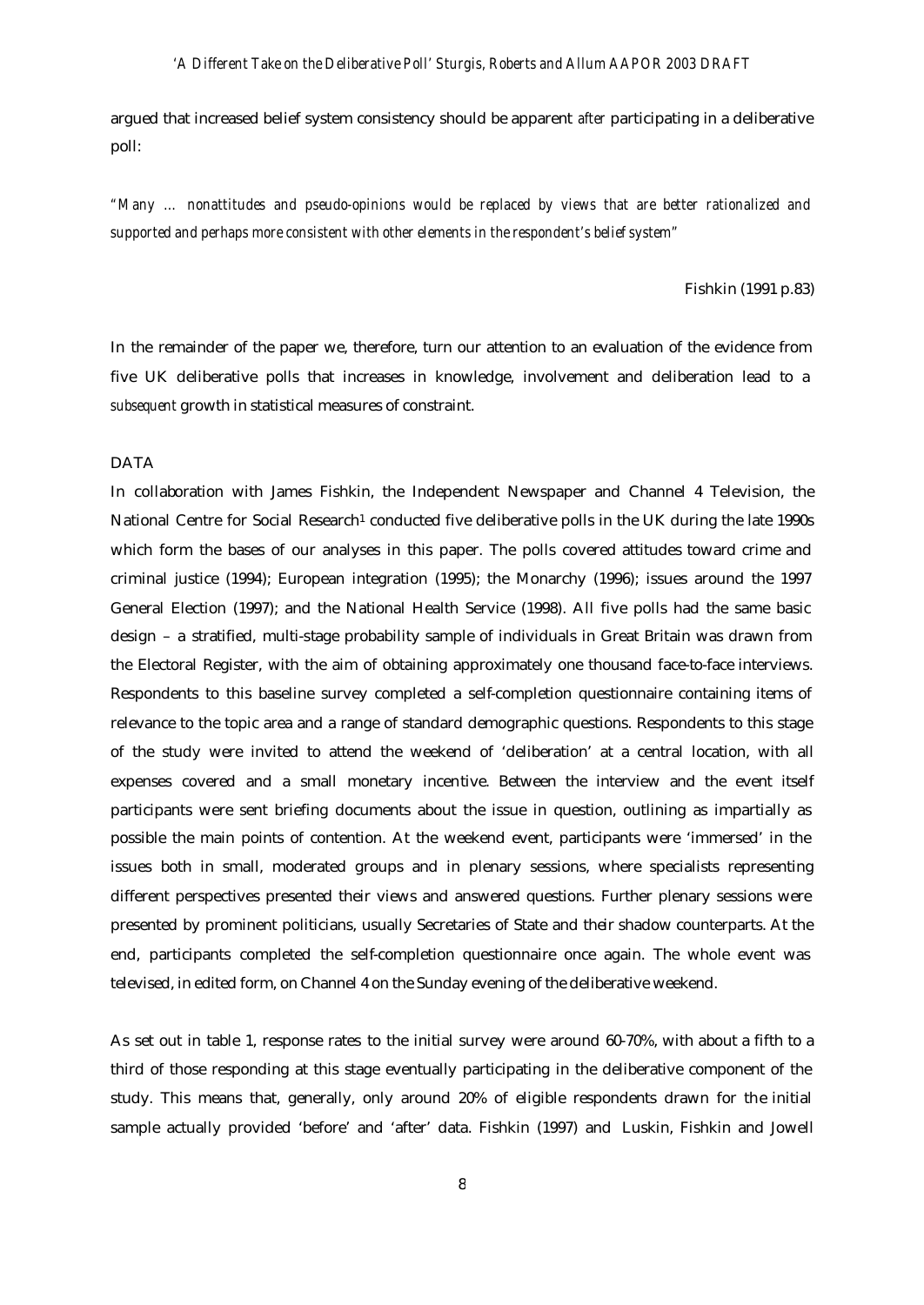(2002), however, report that, despite these low rates of response, the deliberative samples matched the baseline samples across a range of important demographic marginals.

### **METHOD**

The self-completion questionnaire from each of the five polls was examined to identify every attitude scale with three or more ordinal indicators. This resulted in a total of sixteen attitude scales to form the basis of the analysis. These were distributed across polls as follows: crime (4); Europe (4); Monarchy (4); Election issues (1); and NHS (3). Exploratory Factor Analysis was used to check that a single common factor model was a reasonable representation of the observed data for each scale2. Full wordings for all 16 attitude scales are provided in the Appendix. Having identified these 16 attitude scales, the aim of the analysis was then to determine whether there was any evidence for change in the level of constraint between items across the two waves of the polls.

The matter of how constraint should be empirically operationalised has received a good deal of consideration in the PBS research literature. Much criticism has been levelled at the use of inappropriate correlational statistics such as Goodman and Kruskal's Gamma (Weisberg 1974; Balch 1979; Luskin 1987). Even correlational measures deemed more appropriate to the task are problematic because they conflate slope and the distribution of points about the regression line. This means that the distributional properties of the variables being correlated can be as much the cause of betweengroup differences as the actual level of association between the variables in question (Achen 1982, King 1986, Weissberg 1976).

Furthermore, simply comparing averaged, sign-adjusted correlation coefficients across a matrix of variables suffers from at least two significant problems. First, as this technique usually involves either pair-wise or listwise deletion of missing cases, with levels of missing data on these types of attitudinal variables often rising as high as 10-30% of eligible cases, the effects of non-random item missing data can lead to substantial over-estimates of constraint<sup>3</sup> (Bennett, et al. 1979). Second, the historical lack of parametric statistical tests for differences in these averaged coefficients means that comparing levels of constraint between groups, while of some descriptive value gives us no idea of what constitutes a large or a small, let alone statistically non-zero difference between groups.

Multivariate correlational methods such as Exploratory Factor Analysis (EFA) have also been used to examine the relatedness of individual issues and dimensionality of belief systems within the general

j

<sup>1</sup> Formerly Social and Community Planning Research (SCPR).

<sup>2</sup> This was done by examining the elbow of scree plots of eigenvalues rather than selecting an arbitrary cut-off point for eigenvalues. That a single factorial structure underlay each attitude scale was desirable because this is an assumption underlying Cronbach's Alpha which we use in later analyses.

<sup>3</sup> The direction of the bias is toward overestimates as it is the least politically involved and therefore the least ideologically constrained sample members who are most likely to provide item missing data (Smith 1984).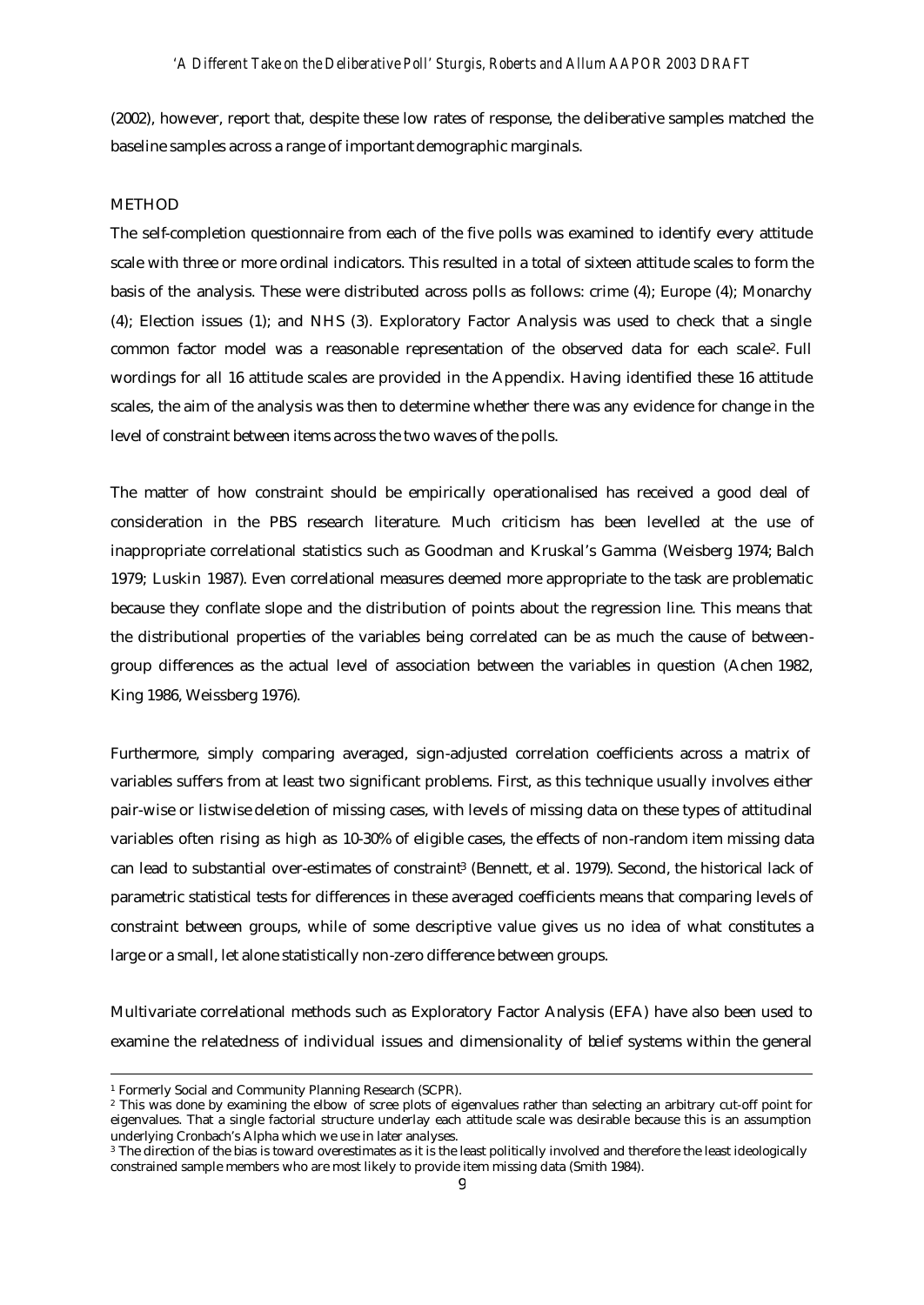public (Himmelweit, et al. 1985, Jackson and Marcus 1975, Stimson 1975). In terms of political sophistication, the rationale underlying these factor analytic approaches is that, to the extent that belief systems are more constrained, the factorial structure should be simpler and the percentage of variance explained greater, the more sophisticated the individual's political thinking. While this general hypothesis has, to some extent, accrued empirical support (Stimson 1975; Delli Carpini and Keeter 1996), there is a lack of consensus as to whether more constrained belief systems should always result in simpler factor structures (see Luskin 1987). Furthermore, solutions for exploratory factor analyses are heavily determined by issue content and the number of variables included in the analysis, which makes it difficult to argue that such inductive approaches reflect the true ideological structuring of belief systems in the mass public (Rosenberg 1988).

More recent treatments of constraint have moved away from bivariate correlational measures and EFA and adopted Confirmatory Factor Analysis (CFA) or its extension - Structural Equation Modeling (Joreskog 1973, Joreskog 1993, Joreskog and Sorbom 1989). Judd and Milburn (1980, see also Judd, et al. 1981) have argued that, in conjunction with measures of overall model fit, the pattern of unstandardised factor loadings between each indicator variable and the latent construct it measures may be taken as indicative of the level of belief system constraint in a population. Using the unstandardised coefficients, they argue, avoids the potential problem of unequal variances in the observed variables across groups causing spurious differences in constraint in standardised measures. However, as both Martin (1981) and Converse himself (1980) have argued, unstandardised factor loadings are not particularly useful measures of constraint because they do not represent absolute magnitudes but are meaningful only *relative* to the factor loading that is fixed to unity in order to set the scale of the latent variable. They argue that differences across groups in standardised parameters and measurement errors of the observed variables are more informative indicators of the internal coherence of political belief systems.

In this study we combine a simple correlational measure of attitude constraint – Cronbach's Alpha with recent innovations in the estimation of sampling variance through the bootstrap (Efron 1979; 1982). Alpha essentially gives the average, sign-adjusted correlation between items, with an upward correction for each additional item included in the scale (Cronbach 1951). We chose Cronbach's Alpha as our operationalisation of constraint, despite its relative lack of technical sophistication, because it is such correlational measures that have traditionally been and continue to form the basis of empirical research into constraint as a measure of political sophistication. By applying the bootstrap to estimates of differences in Alpha within and between groups, it is possible to perform statistical tests of differences in coefficients, where previous examinations of gradients in such correlational measures have tended to rely on 'eyeballing' and intuition. Our simple test of significant difference in all the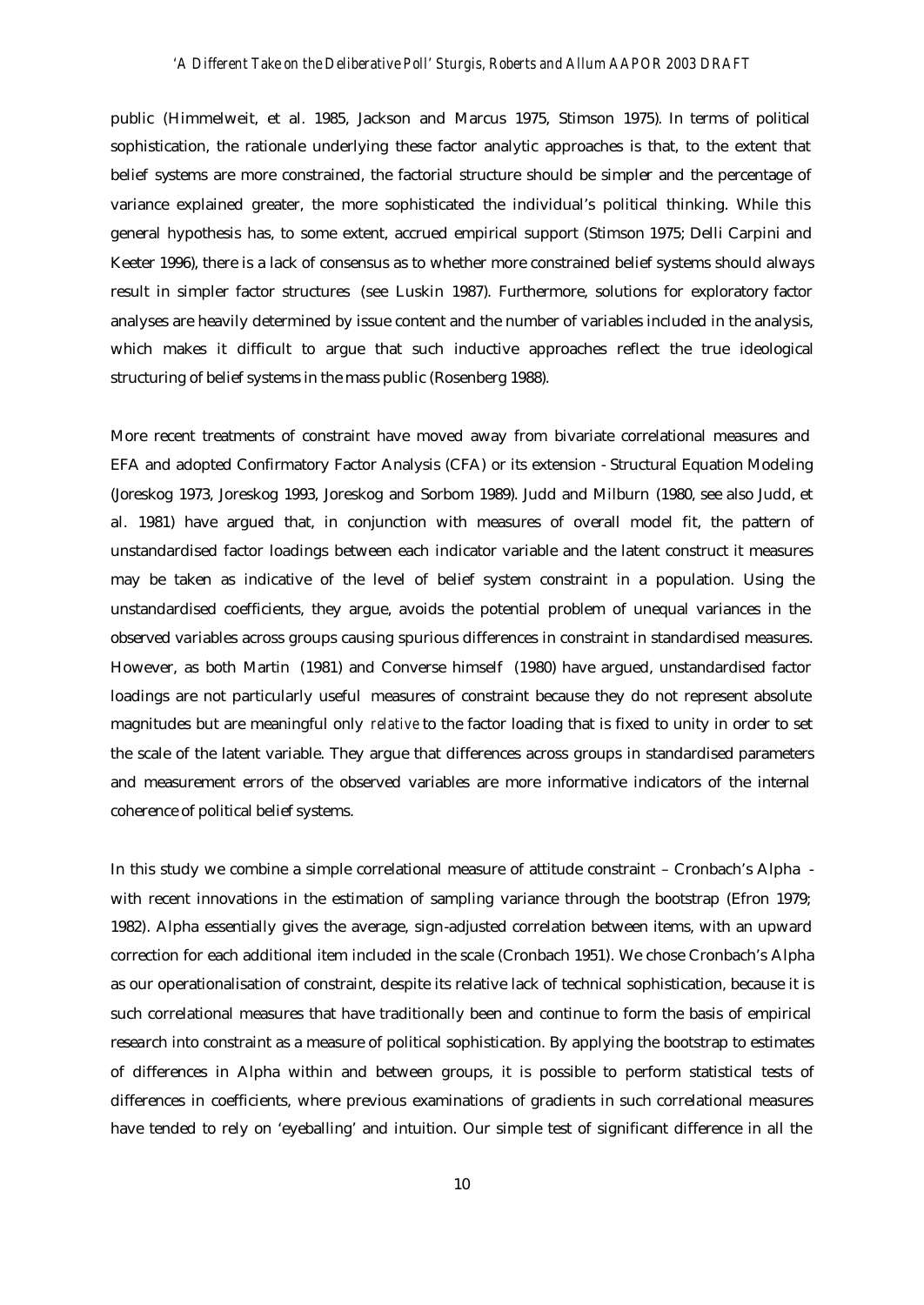analyses that follow is whether the bootstrapped 95% confidence interval of the difference in Alpha crosses zero.

In addition to testing for differences in constraint before and after deliberation for the whole sample, we wished to examine whether the effect of information and deliberation on constraint was moderated by extant knowledge levels. All five polls contained short knowledge quiz items in a true/false format about the issue on which the poll focussed. Raw scores on the knowledge measures were recoded into three bands to form high, medium and low knowledge groups. Tests were performed for differences in Alpha within and between knowledge groups. Full wordings coding details and reliabilities for the knowledge measures are given in the appendix.

Item missing data on the items that form the basis of our analysis here are potentially problematic due to the probable positive correlation between nonresponse propensity and opinion constraint. Listwise or pairwise deletion of missing observations, assuming such a correlation, would militate against detecting increases in constraint, as the initially least constrained respondents (and, therefore, those most prone to increases) would be disproportionately dropped from the analysis. To check for this we imputed all missing data using the EM algorithm (Dempster, Rubin and Laird, 1977) and repeated the analysis with the imputed data. However, this resulted in only minor changes to the unimputed estimates and had no material impact on the substantive conclusions we draw here. For the sake of explanatory simplicity, we therefore present estimates from the unimputed data in the tables that follow4.

## **RESULTS**

j

Table 2 shows Cronbach's Alpha across knowledge groups for the baseline sample at wave one and the weekend sample at waves one and two for the Election Issues Poll. The baseline sample estimates have a base of all respondents to the baseline survey, while the weekend sample estimates are based on just those respondents who participated in the weekend of deliberation. Tests for differences in Alpha between the baseline and weekend samples are calculated on the group who didn't attend the weekend compared to those that did.

## TABLE 2 ABOUT HERE

Table 2 shows the familiar upward gradient in statistical consistency by level of political knowledge for the baseline sample, though only the difference between the low knowledge group and the other two groups reaches statistical significance at the 95% level of confidence. While still just about visually

<sup>&</sup>lt;sup>4</sup> Contact corresponding author for details of the imputed estimates.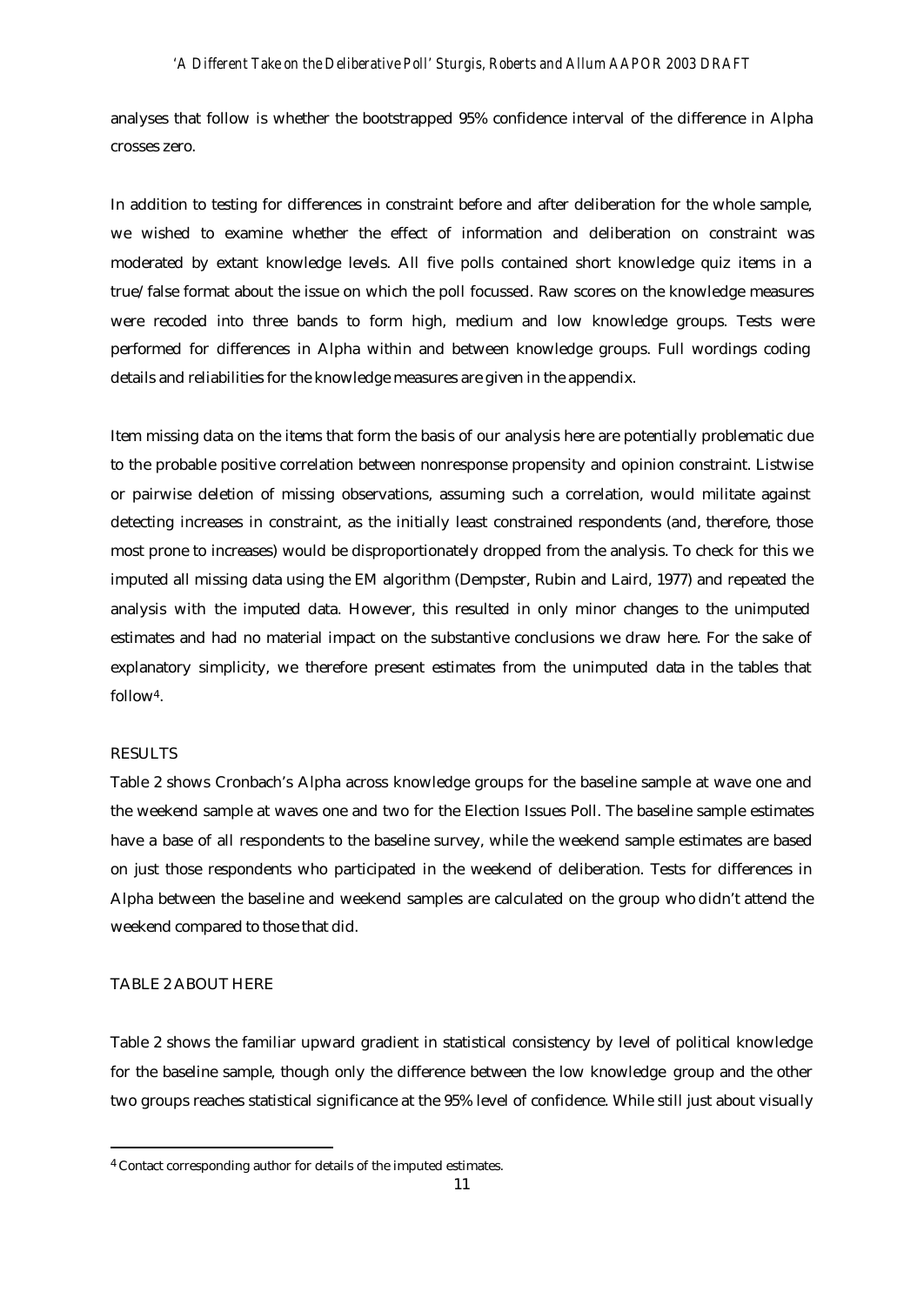apparent amongst the weekend sample, the difference between groups is much reduced and does not reach statistical significance<sup>5</sup>. The alpha coefficient for the weekend sample is some seven points higher than for the baseline sample, though again, this difference is not statistically significant. For the whole weekend sample, alpha increased over the course of the weekend but only marginally and nonsignificantly. Neither was there any evidence that an effect was moderated by existing knowledge level with all groups showing no detectable change over the weekend. From the election issues poll then, there is little evidence of an increase in constraint, albeit that only one attitude scale was amenable to analysis in this data set.

Turning next to the crime poll data, Table 3 sets out the same breakdown for the four scales identified in this dataset. Two of the scales show a significant upward gradient in coefficients by knowledge group amongst the baseline respondents while two show no discernible pattern. The gradient in scales 1 and 2 remains visible amongst the weekend sample at wave one, although not so consistently and without reaching statistical significance. On attitude 1, the weekend sample had a significantly higher coefficient than respondents who did not participate in the weekend poll, perhaps reducing the potential for increase over the course of the weekend. On attitudes 3 and 4 there was no upward gradient in coefficients, attitude 4 exhibiting a significant downward gradient across knowledge groups in the weekend sample.

## TABLE 3 ABOUT HERE

j

In terms of change before and after the weekend, Table 3 shows a significant increase in Alpha for attitude 2, an effect that was also found within the low and high knowledge groups on these items. Attitudes 1 and 3 showed no overall or within group change, while attitude 4 showed a significant increase in Alpha amongst the high knowledge group only. At wave two there were no significant differences in Alpha between knowledge groups, perhaps indicating some sort of equalising effect of information and deliberation upon constraint.

Table 4 shows the results of the analysis on the Monarchy poll data. Of the four attitudes studied, only one showed any sign of a gradient in coefficient Alpha at wave one, in both the baseline and the weekend samples; the medium knowledge group on attitude 4 was significantly lower than both the low and high knowledge groups. Only one of the attitude scales, attitude 1, showed any change in Alpha over the weekend, the coefficient for the whole sample increasing from .55 to .71. This pattern

 $5$  It is worth noting at this juncture, the limited power to detect between and within group differences in samples sizes typically achieved in deliberative polls (see Sturgis 2001). While effects of any substantive magnitude should be detectable for inferences to the total population, as soon as attention focuses on sub-groups of interest, sample sizes soon drop to levels where it is quite likely that meaningful differences and change over time will not be significant at conventional confidence levels.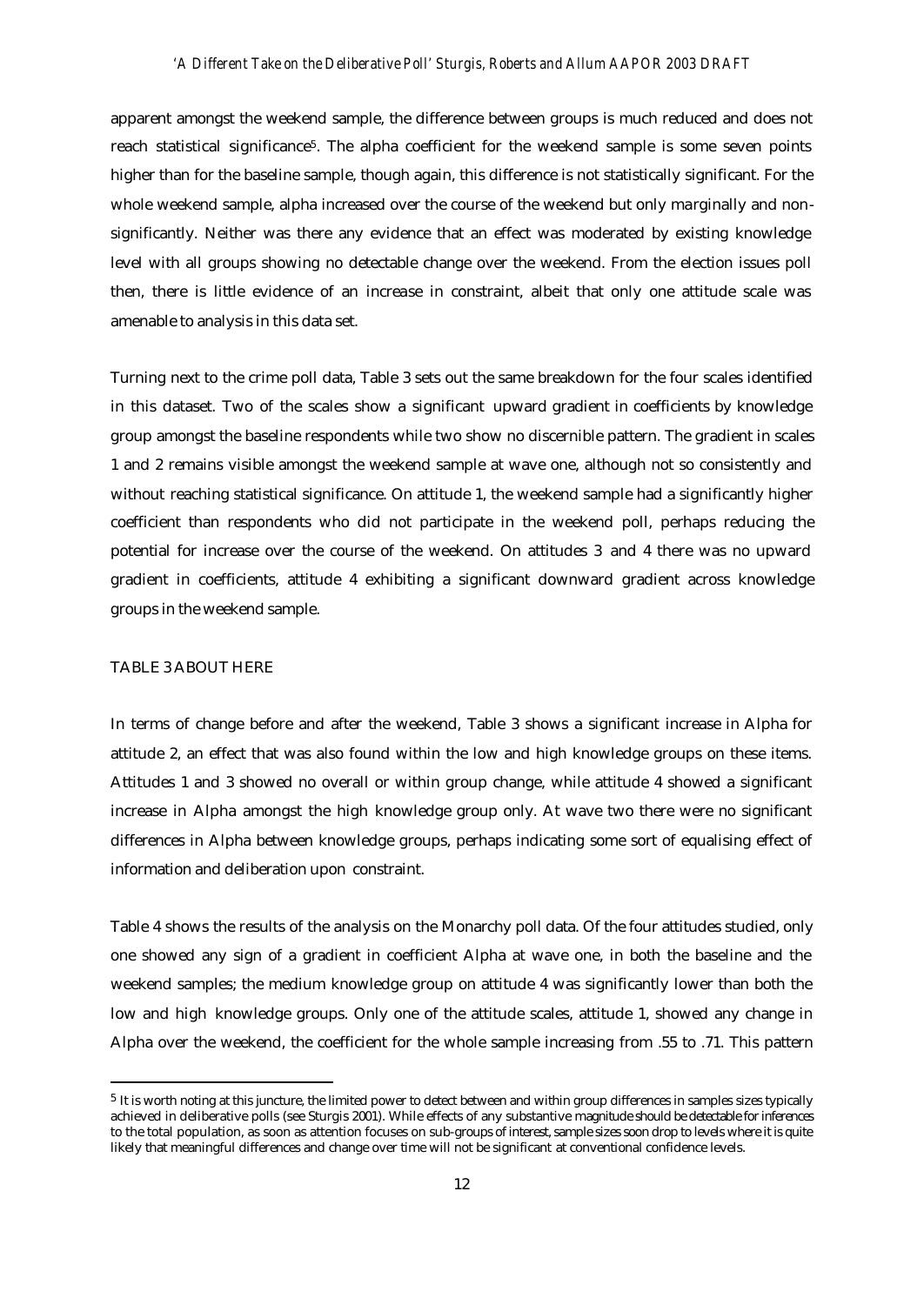was mirrored within all three knowledge groups for this set of items, although only the change in the low knowledge group was statistically significant.

### TABLE 4 ABOUT HERE

Results of the analysis on the European integration poll data are shown in Table 5. All four attitude scales show a significant upward gradient in Alpha coefficients across knowledge groups for the baseline sample. The general pattern is still apparent for the weekend sample, but with some anomalies and without consistently reaching statistical significance, probably because of the reduced power for detecting effects in these smaller size groups. Although none of the coefficients are significantly different within knowledge groups between those who did and those who did not attend the weekend at wave one, there are some marked differences in the pattern and magnitude of coefficients between these samples. The low knowledge group on attitudes 2, 3 and 4, for instance, is markedly higher in the weekend sample than amongst those who did not participate in the deliberations.

### TABLE 5 ABOUT HERE

In terms of change, the pattern in the European issues poll is more consistent, with three of the four sets of items showing an increase in Alpha over the weekend for the sample as a whole. For attitude 1 this increase was predominantly concentrated within the low knowledge group, while for attitude 3 the change was mainly confined to those in the medium knowledge group. For attitude 4, the increase was consistent across groups, though none reached statistical significance at the 95% level of confidence. Three significant between group differences remained at the end of the weekend, with the high knowledge group having significantly the largest Alpha on attitudes 1, 2 and 3.

Table 6, shows the results for the fifth and final poll on attitudes toward the National Health Service. In attitudes 1 and 2, there is a gradient in Alpha coefficients but this is a downward gradient, with the low knowledge group having the highest coefficient, though this is only statistically significant on the weekend sample for attitude 2. On attitude 3 there is a partial upward gradient with the high knowledge group showing a significantly higher coefficient than the low knowledge group in the baseline sample but not in the weekend sample.

## TABLE 6 ABOUT HERE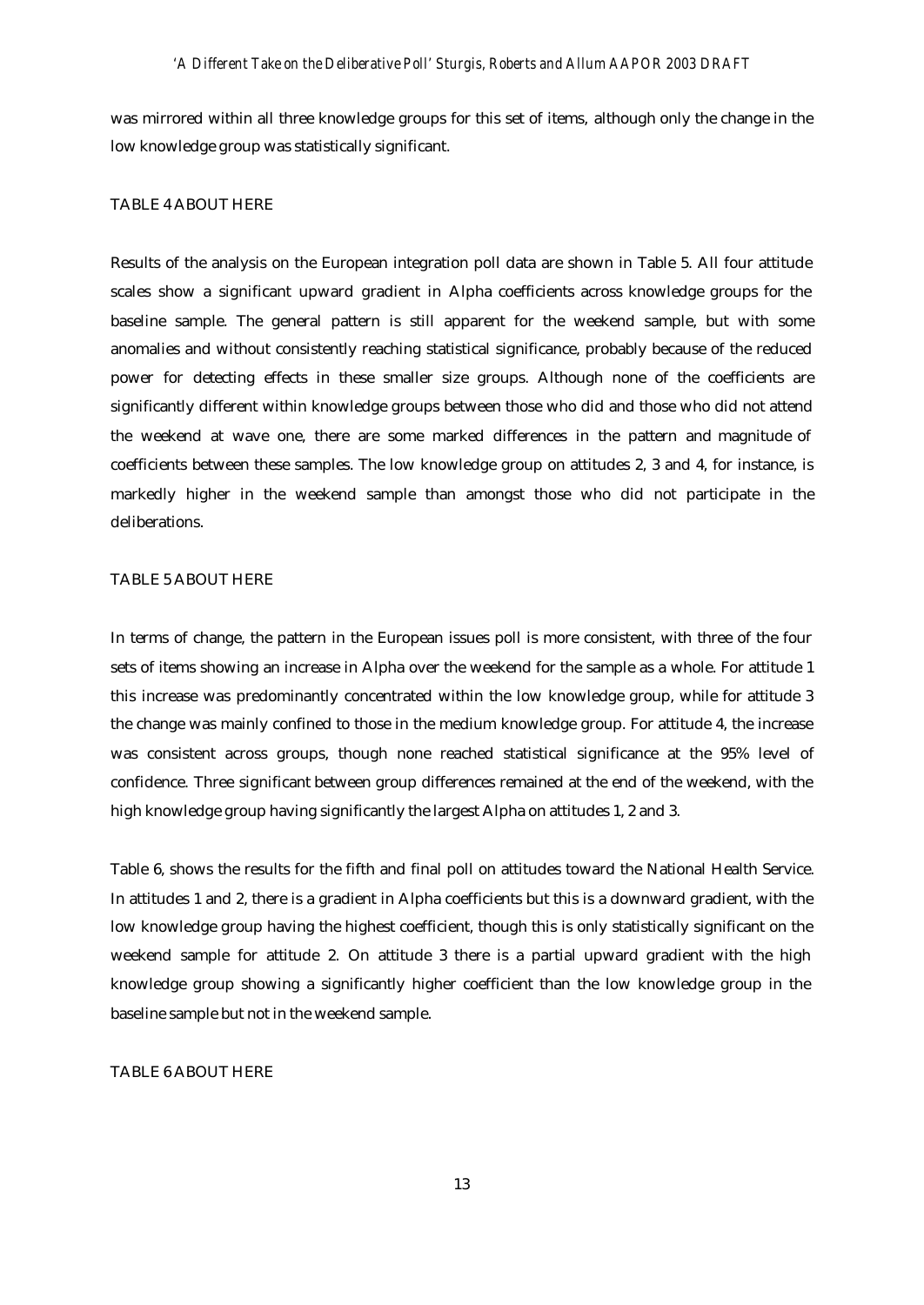There were no significant changes in Alpha for the overall sample over the course of the weekend but, for attitudes 1 and 2, the low and medium knowledge groups showed a significant decline in scale reliability. By the second wave of measurement, no significant differences remained between groups.

Perhaps the one clear thing that is immediately apparent from this set of results is that there is no clear or consistent pattern discernible across studies. While the majority of studies exhibited an upward gradient in coefficients by knowledge group amongst the full wave one sample, a significant minority did not and several showed a gradient in the opposite direction. The predominant trend, in relation to our main research hypothesis, was no change in consistency over the course of the weekend. On the other hand, six out of sixteen attitude scales did show a significant shift – considerably more than chance alone would predict. However, two of these changes were in a downward direction, the opposite of what our theoretical model would lead us to expect. And, although there was some evidence to support the idea that existing knowledge level mediates the magnitude of change in attitude consistency, no clear pattern emerged across the studies examined to show what the functional form of this relationship might be.

#### A META-ANALYSIS

In order to provide a more satisfactory summary of these somewhat disparate findings, we conducted a meta-analysis of the sixteen attitude scales across all five studies. Meta-analytic techniques see effect sizes estimated from single studies as units drawn from a hypothetical population of possible studies. As such, relying on single studies for effect size estimates relies on the unlikely event that the single study is representative of all possible studies that could have been sampled from this population (Rosenthal 1991). The basic objective of meta-analysis is, therefore, to provide pooled estimates of effect sizes through a weighted average of the effect sizes of the individual studies (Hall et al 1994). A key aspect of any meta-analysis is, therefore, to conduct a thorough search of all extant studies which should then be included in the pooled estimate (Wolf 1986). In the current instance, this requirement can only be satisfied by extending the scope of the study or by limiting the population of inference to those polls conducted in the UK, admittedly a somewhat expedient and artificial restriction. Nonetheless, we have no theoretical or empirical reason to expect that the effect sizes in deliberative polls should vary widely across countries and restricting our leverage in this way allows a convenient summary of what is certainly a rather disparate set of individual study results.

Effect sizes can be pooled across studies assuming either fixed or random effects. A fixed effects model assumes that the variability in effect sizes across studies is exclusively due to random variation and that, with sufficiently large sample sizes, all studies would provide identical estimates. A random effects model assumes heterogeneity of effects across studies and incorporates this additional source of variation in the pooled effect size estimate. This usually results in wider confidence intervals than a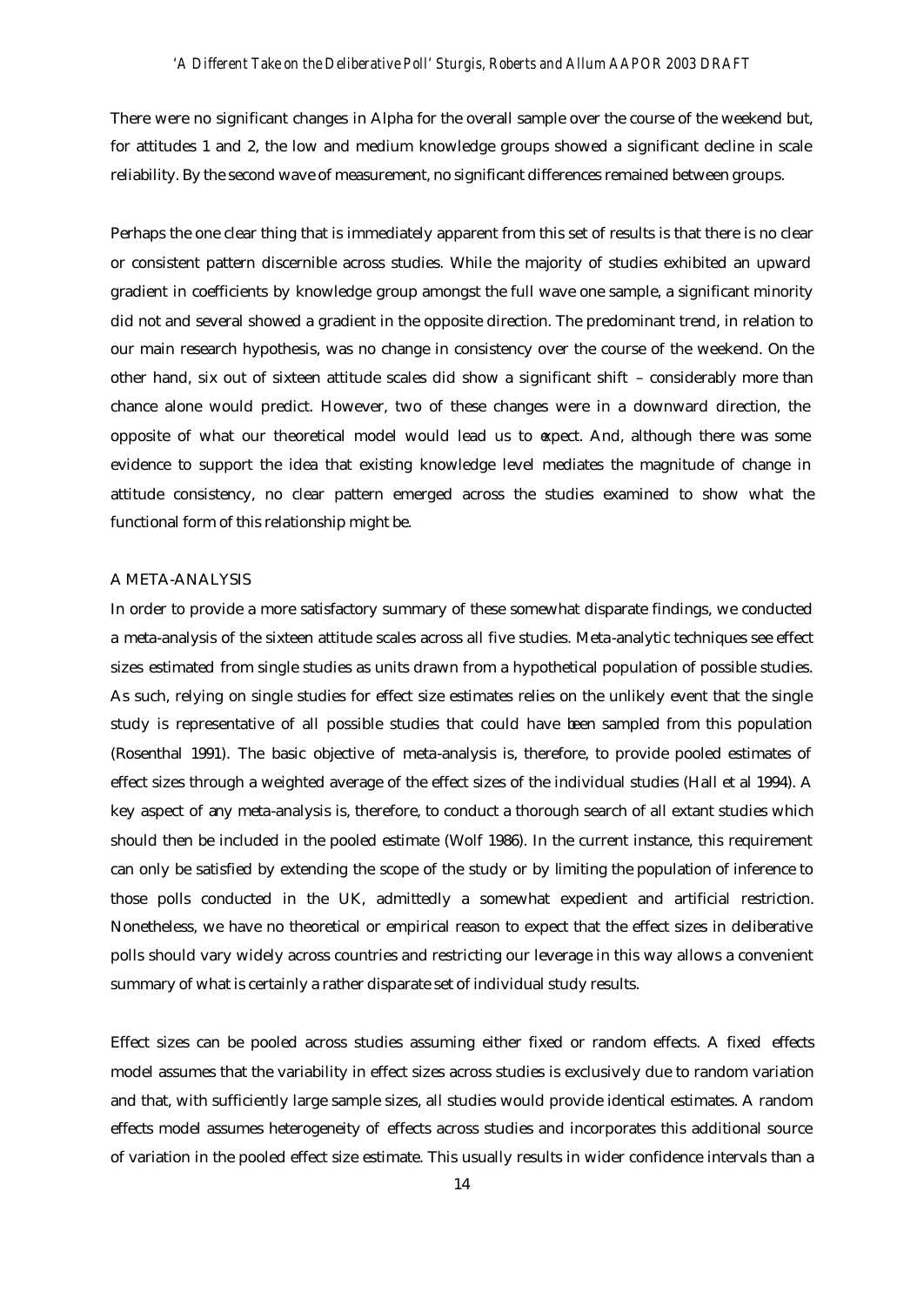fixed effects model fitted to the same data. In the tables that follow, all estimates are derived from random effects models, making our estimate of variability across studies quite liberal6.

Table 7 shows the pooled effect size for the difference in Alpha between those who did and those who did not attend the deliberative weekend. One of the main lines of criticism of the validity of the deliberative poll methodology has been that those who participate in the weekend of deliberation will likely differ in important ways from the general population, despite matching on broader demographic criteria (Mitofsky 1996a; 1996b; Tringali 1996). The non-significant difference in Alpha between samples, if we can accept this operationalisation of the constraint construct, indicates that attitude constraint is not such a variable. It also suggests that the general lack of over-time change is unlikely to be as a result of biases in the composition of the samples examined here.

### TABLE 7 ABOUT HERE

Table 8 shows the pooled effect sizes for differences in Alpha between knowledge groups, for the whole baseline sample and the weekend sample at waves one and two. The familiar gradient in coefficients with increasing knowledge is discernible for the baseline sample, although the difference between medium and low knowledge groups does not reach statistical significance. The numbers, in absolute terms, are certainly not large but the upward pattern is clear. For the weekend sample at wave 1, the general pattern remains, although not significantly and the suggestive difference between medium and low knowledge groups in the baseline sample has disappeared completely. This may well be as much the result of our imposition of too fine a gradation in knowledge groups for a sample of this size, as to actual differences between 'groups'; it may be the case that a better characterisation of the knowledge gradient for the scales in question would be between those high and low in knowledge, omitting a 'medium' category entirely.

#### TABLE 8 ABOUT HERE

j

Interestingly, at wave two, the weekend sample return to the pattern observed amongst the baseline sample, with the high knowledge group exhibiting significantly greater coefficients than both low and medium knowledge groups, albeit at somewhat diminished magnitudes. This perhaps goes some way to dispelling the notion that the deliberative weekend acts as some kind of 'equalising' force and lends support to the idea that more politically sophisticated individuals process and integrate information more efficiently than their less sophisticated counterparts (Krosnick and Milburn 1990; Delli Carpini

 $6$  Random effects models are generally preferred when statistical tests indicate that there is significant effect size heterogeneity across studies, which was generally, though not always, the case in the analyses conducted here.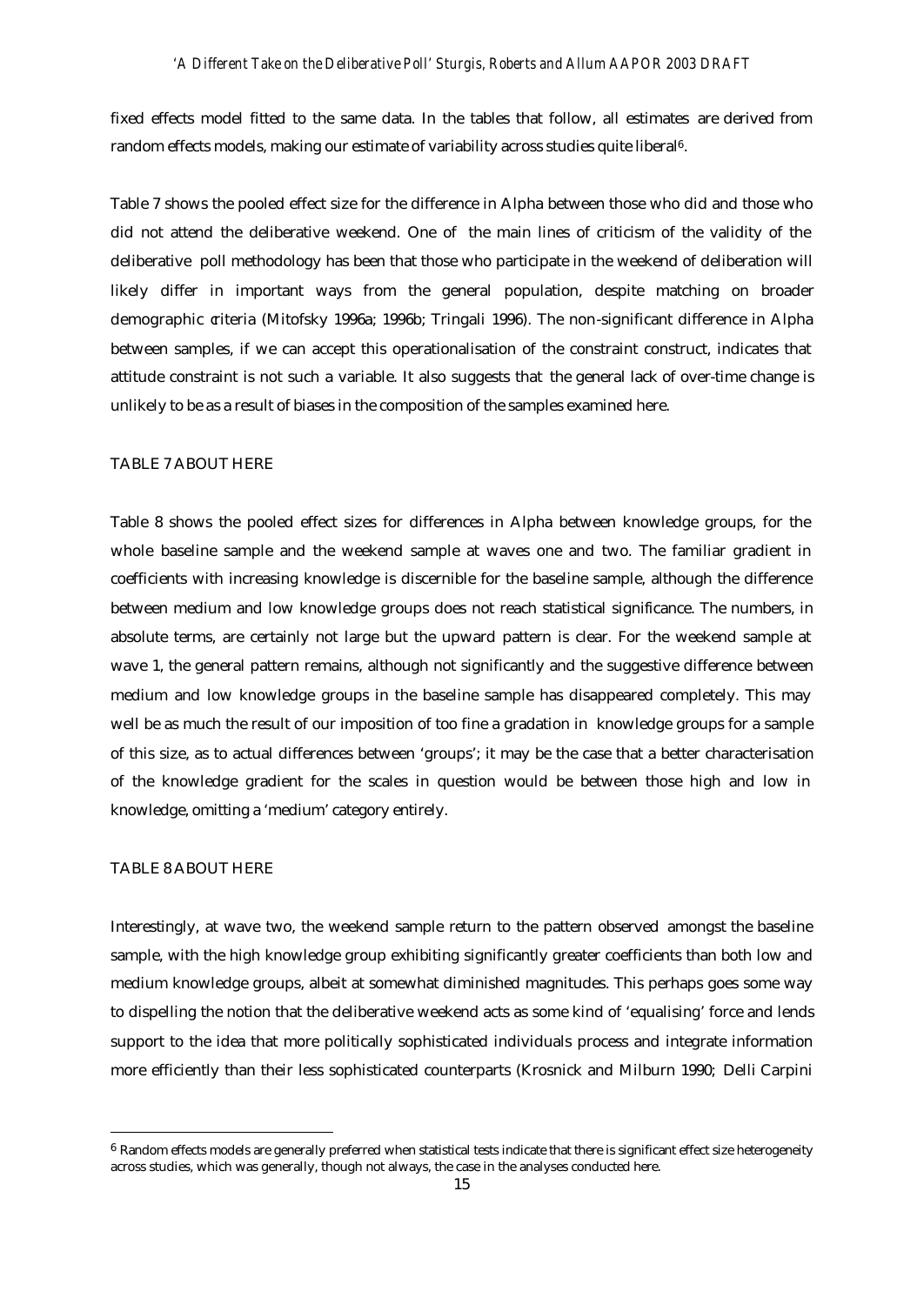and Keeter 1996; Althaus 1998). By providing information in this 'avalanche-like' manner, the possibility exists that we may actually be widening the gap we are intending to broach.

Moving now to a consideration of our main research hypothesis, Table 9 shows the pooled estimate of the change in Alpha between waves one and two, for the weekend sample as a whole and within each of the extant knowledge groups. The 95% confidence intervals show that only the pooled estimates for the sample as a whole and the high knowledge group are statistically significant. The average magnitude of the increase across all studies was only 0.024, a difference that would be unlikely to strike the average reader as of particular substantive interest. However, the significant value of Q for the test of heterogeneity of effects across studies indicates that, as we saw in the results of the individual polls, this average figure masks a good deal of variation across issues and studies. Clearly then, the deliberative process can have exactly the effect that Converse and Zaller and Feldman's models would lead us to expect.

### TABLE 9 ABOUT HERE

Finally, there is no evidence in Table 9, to suggest that the impact of the deliberative process on correlational measures of attitude constraint is somehow moderated by existing level of knowledge about the issue in question. The pooled effect sizes show moderate increases in coefficients, on the fringes of statistical significance which are almost identical across the three knowledge groups.

#### **5 DISCUSSION**

The aim of this paper has been to exploit the unusual features of the deliberative polling methodology to explicitly test the hypothesis that the low inter-item correlations commonly observed amongst the politically less informed members of the public are caused by a lack of information about the objects of their attitudes. This has been the implicit rationale underlying the many studies that have demonstrated a steep upward gradient in the magnitude of inter-item correlations with increasing political interest, involvement and knowledge. If this rationale is correct, we should expect to see increases in the magnitude of statistical associations between attitude items following a weekend in which political issues and preferences have formed the focus of deliberation and debate. Such measures of 'opinion quality', in addition to the observation of net and gross attitude change, are also necessary for a proper evaluation of the claims made for deliberative polls as a means of uncovering 'enlightened preferences' (Price and Neijens 1997; 1998). Was the significant change in attitude and knowledge after deliberation in these studies (Fishkin 1997; Luskin, Fishkin and Jowell 2002; Sturgis 2003), then, accompanied by concomitant increases in the internal consistency of respondents' attitude systems?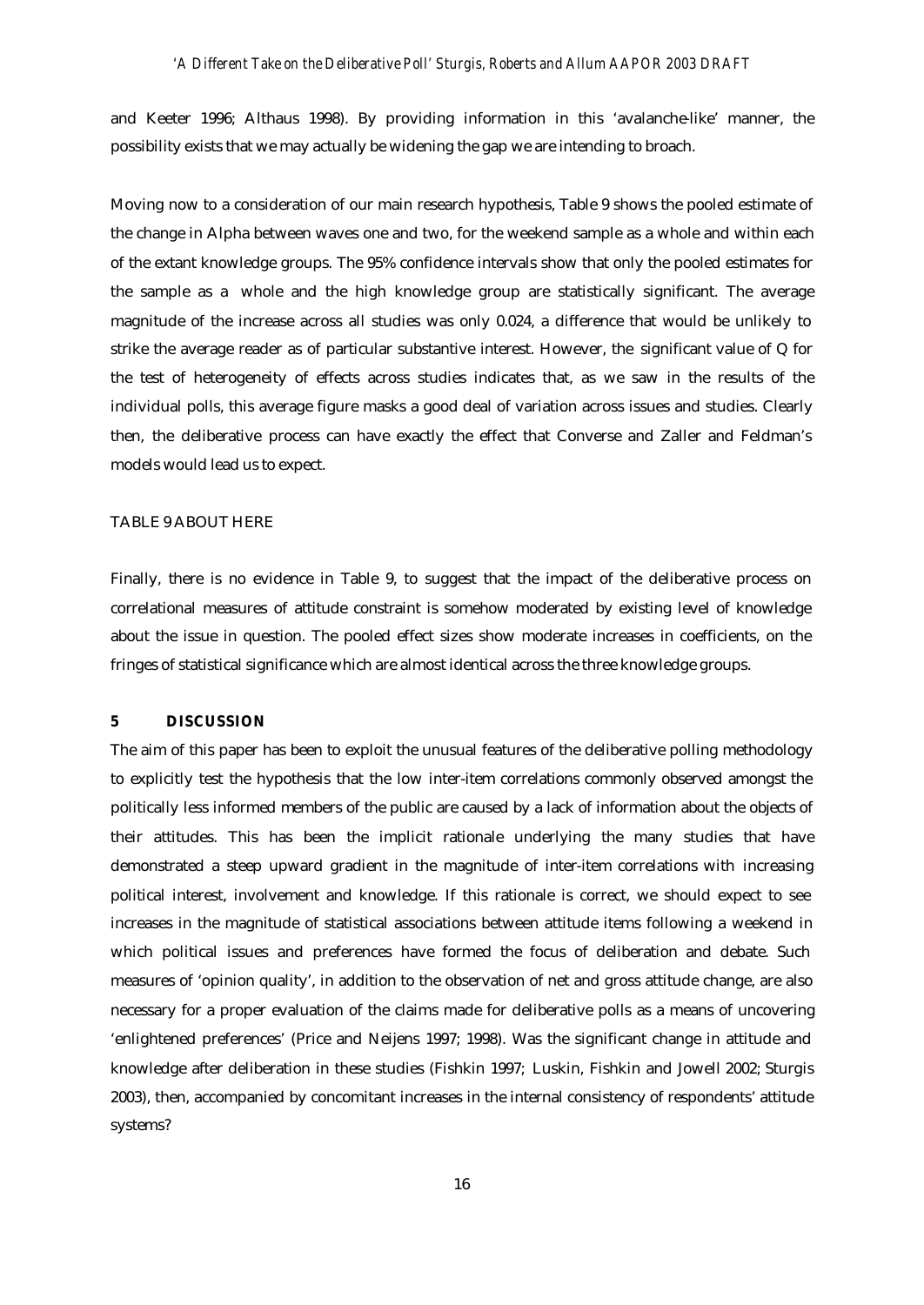Across five different deliberative polls, sixteen attitude scales, comprising ninety seven individual items the evidence for such an effect was both patchy and inconsistent. While some polls appeared to show a rather strong and consistent pattern confirming the expectation that statistical associations between items would increase after deliberation (the Europe poll), others showed no change at all (the election issues poll), and others still showed a downward movement (the NHS poll), the opposite of what our theoretical model would lead us to expect. Clearly then, if it is knowledge, deliberation and engagement that cause gradients in correlational measures of constraint in cross-sectional surveys – a finding broadly replicated in the data studied here, the deliberative poll would not appear capable of consistently reproducing the direction and magnitude of the effect over the relatively short period involved.

A potential barrier to the acceptance of this conclusion is the issue of whether the before and after samples are truly representative of the general population. Perhaps the main feature of deliberative polling which sets it apart from other 'deliberative' methodologies such as citizens' juries and planning cells, is its probabilistic design and consequent generalisability of the achieved sample. Investigations of the representativeness of deliberative poll samples have, thus far, been based primarily on demographic characteristics such as age, sex, education and social class, variables which appear to match population totals with impressive closeness (Fishkin 1997; Luskin, Fishkin and Jowell 2002). As with quota sampling, however, such equivalence does not guarantee representativeness across all survey variables. A genuine and plausible concern is that it is the more politically sophisticated individuals from within these demographic groups that tend disproportionately to participate in deliberative polls (Tringali 1996; Sturgis 2001). In the current instance, this might militate against finding evidence of increasing constraint, if the participants are already amongst the more politically sophisticated and, therefore, constrained members of the public. The evidence from the analyses presented here do not support this hypothesis; on only one of sixteen attitude scales was there a significant difference between the baseline and weekend samples in the level of constraint, as we have operationalised it here. On a broader and more general measure of sophistication, then, there would appear to be little evidence of bias in these deliberative poll samples.

Given the disparate nature of the effects across the five studies, a meta-analysis was conducted to determine whether any general pattern could be discerned statistically, as opposed to visually and impressionistically, across studies. This revealed that, taken together, the polls exhibited a modest but statistically significant increase in constraint over the course of the weekend, confirming - if somewhat weakly - the main research hypothesis we set out to evaluate. There was no evidence to suggest, however, that this effect was differentially related to respondents' knowledge level prior to the weekend of deliberation as effects were uniform across the knowledge groups examined. In drawing such conclusions, it is as well to remember that the sample sizes we are dealing with do not afford a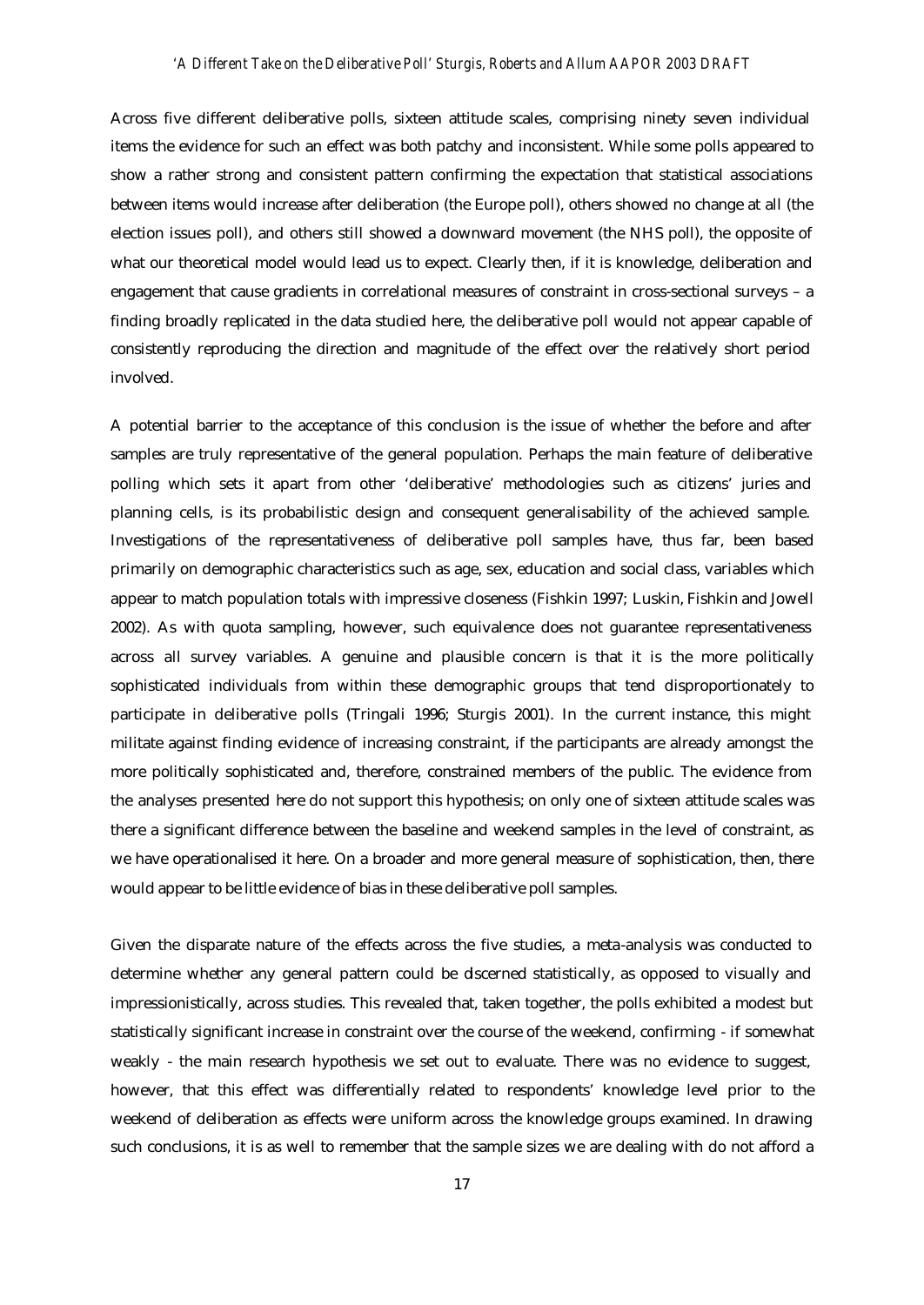great deal of power to detect systematic effects, a fact which is likely to be partially responsible for some of the apparently contradictory findings we have reported. The pooled effect size estimate of change in Alpha over the weekend masked statistically significant heterogeneity across the individual study elements. This would seem to offer a fruitful avenue for future research – by incorporating variables that differentiate between polls and attitudes in this type of meta-analysis, it should be possible to begin to explain what it is about particular issues and political contexts that leads to differential effects.

While the results for the whole sample analysis, then, indicate a slight increase in the degree of internal consistency of attitudes over the course of the weekend, this must be placed in the context of findings from similar models fitted to panel surveys with no specific 'information intervention' between waves, for what we lack in the analyses conducted here is any form of control group. We are, as a result, unable to disentangle the effect of increased information and deliberation from that engendered by simply participating in two waves of a panel study. Jagodzinski et al (1987), for example, find an average increase in item reliabilities of 19%7 between waves one and two on a four item scale measuring attitude toward guest workers in West Germany, an effect they attribute to the simple fact that "related or logically interdependent issues appear to stimulate respondents to reflect on the relations between their attitudes, opinions and behaviour" (Jagodsinski*, et al.* 1987, p.260). On a six item scale measuring 'left-right' political orientation, a 10% increase on the same parameter was observed between waves one and two of the British Household Panel Study (Sturgis, 2001). If this is the effect of simply being administered a questionnaire, then we would surely expect the effects of attending a deliberative poll to be substantially greater.

Such comparisons lead us to conclude that the evidence we have presented here cannot be taken as showing that participation in deliberative polls leads to increases in constraint, as this construct has traditionally been operationalised. This general conclusion must be qualified, however, by noting that such an effect is certainly a possible, even a probable outcome of the deliberative polling process for any given issue. The way forward for research in this area would seem, then, to be a careful delineation of the characteristics of issues, sample designs and political contexts which predict whether increased knowledge and deliberation result in a corresponding growth in attitude constraint.

l

<sup>7</sup> Our own calculation from Table 3, page 292 (Jagodzinski *et al.* 1987).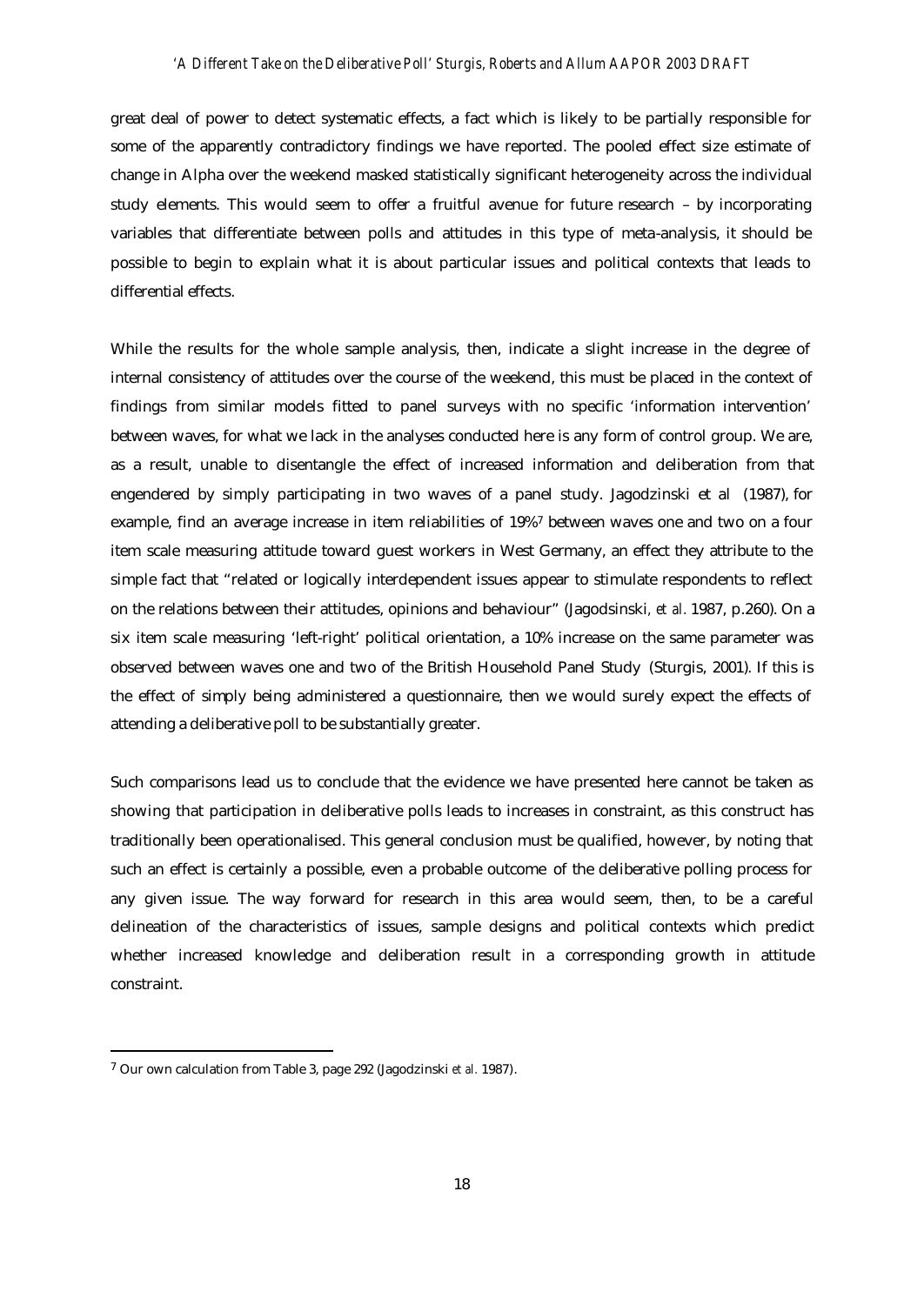#### **REFERENCES**

Aberbach, J., Puttnam, R. and Rockman, B. (1981) *Bureaucrats and Politicians in Western Democracies*. Cambridge, Massachusetts: Harvard University Press.

Achen C (1975) Mass Political Attitudes and the Survey Response. *American Political Science Review* 69(1218-23).

Achen, C. (1982) *Interpreting and using regression*, Beverly Hills, Sage.

Althaus S (1998) Information Effects in Collective Preferences. *American Political Science Review* 92(3), 545-558.

Asher, H. (1974) Some Consequences of Measurement Error in Survey Data. *American Journal of Political Science* 18: 469-485.

Balch G (1979) Statistical Manipulations in the Study of Issue Consistency: The Gamma Coefficient. *Political Behaviour* 1,217-41.

Bartels L (1996) Uninformed Votes: Information Effects in Presidential Elections. *American Journal of Political Science* 40(1), 194-230.

Bartle J (2000) Political Awareness, Opinion Constraint and the Stability of Ideological Positions. *Political Studies* 48, 3, pp. 467-484

Barton A and Parsons R (1977) Measuring Belief System Structure. *Public Opinion Quarterly* 41,159-- 80.

Bennett S (1988) "Know-Nothings" Revisited: The Meaning of Political Ignornance Today. *Social Science Quarterly* 17,422-35.

Bennett S, Oldendick R, Tuchfarber A and Bishop G (1979) Education and Mass Belief Systems: An Extension and some new Questions. *Political Behaviour* 1, 53-71.

Bollen, K.A. (1989). *Structural Equations with Latent Variables*. NY: Wiley.

Butler D and Stokes D E (1969) *Political change in Britain : forces shaping electoral choice*. Macmillan, London.

Butler D and Stokes D E (1974) *Political change in Britain : the evolution of electoral choice*.(2<sup>nd</sup> edition) Macmillan, London.

Campbell A, Converse P, Miller W and Stokes D (1960) *The American Voter*. John Wiley, New York.

Converse P (1964) The Nature of Belief Systems in Mass Publics. In *Ideology and Discontent* (D. A ed.) Free Press, New York.

Converse P (1975) Some Mass Elite-Contrasts in the Perception of Political Spaces. *Social Science Information* 14,49-83.

Converse P (1980) Comment: Rejoinder to Judd and Milburn. *American Sociological Review* 45,644-46.

Converse, P. and Pierce, R. (1985) *Political Representation in France.* Cambridge, Mass.: Harvard University Press.

Converse P (1990) Popular Representation and the Distribution of Information. In *Information and Democratic Processes* (Ferejohn A and Kuklinski J eds.) University of Ilinois Press, Urbana.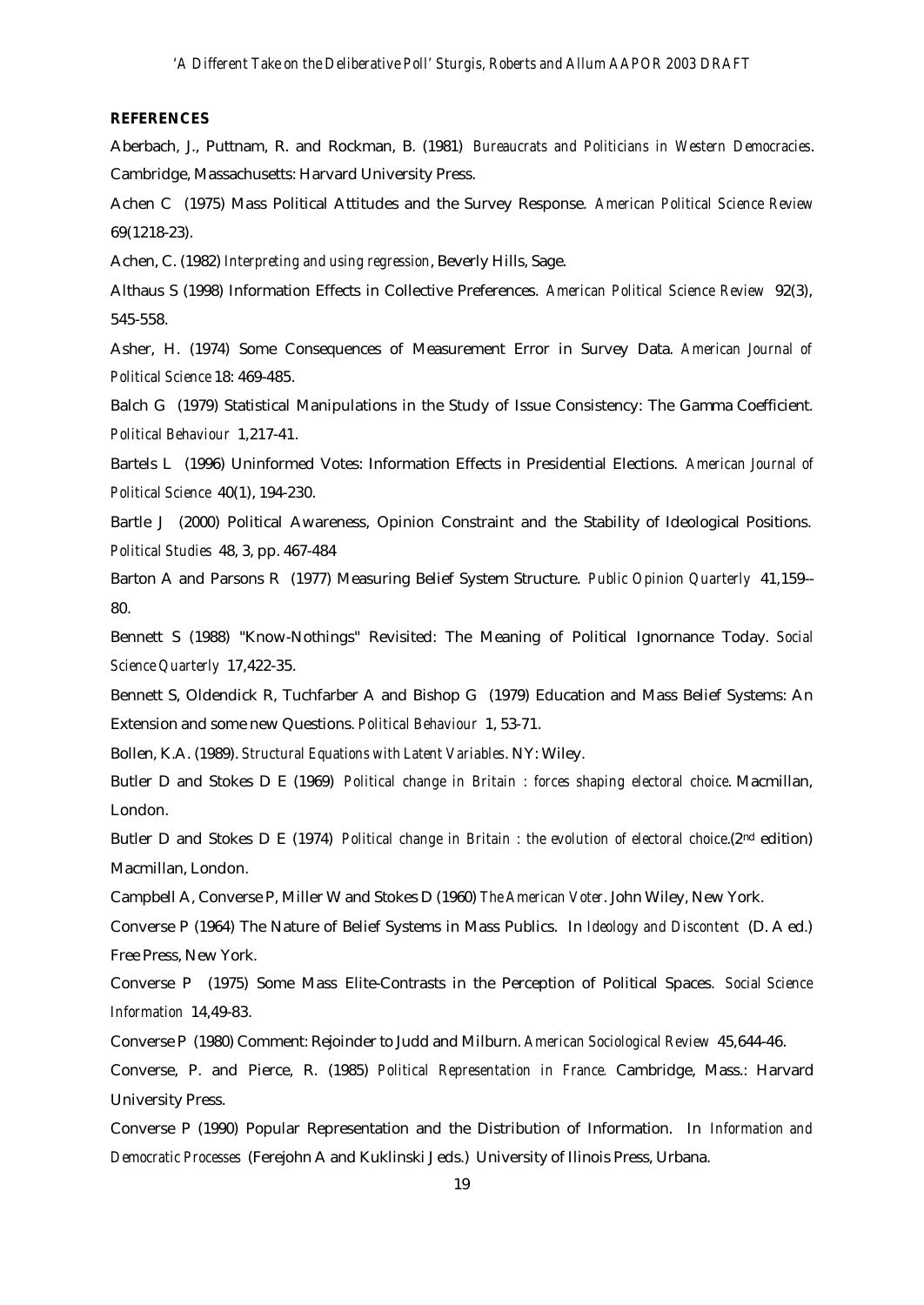Converse, P. (2000) Assessing the Capacity of Mass Electorates. *Annual Review of Political Science* (3), 331-353.

Coote, A. & Lenhaglan, J. 1997 *Citizens' Juries: From Theory to Practice.* IPPR, London.

Cronbach L.J. (1951). Coefficient Alpha and the Internal Structure of Tests. *Psychometrika*, 16, 297-334.

Delli Carpini M X (1985) *Stability and change in American politics : the coming of age of the generation of the 1960s.* New York University Press, New York.

Delli Carpini M X and Keeter S (1996) *What Americans know about politics and why it matters*. Yale University Press, New Haven [Conn.].

Dempster, Arthur Laird, Nan and Rubin, Donald (1977) Maximum Likelihood Estimation from Incomplete Data via the EM Algorithm. *Journal of the Royal Statistical Society, Methodological Series B*, 39: 1-38.

Eagly A and Chaiken S (1993) *The Psychology of Attitudes.* Harcourt Brace Jovanovich, San Diego, CA and Fort Worth, TX.

Efron, B. (1979). Bootstrap methods: another look at the jackknife, *Annals of Statistics* 7 1-26.

Erikson R (1979) The SRC Panel Data and Mass Political Attitudes. *British Journal of Political Science* 9,89-114.

Erikson R and Luttberg N (1973) *American Public Opinion: Its Origins, Content and Impact.* Wiley, New York.

Feldman S (1988) Structure and Consistency in Public Opinion: The Role of Core Beliefs and Values. *American Journal of Political Science* 32,416-440.

Fishkin (1991) *Democracy and Deliberation: New Directions for Democratic Reform.* Yale University Press, New Haven, CT.

Fishkin J (1995) *The Voice of the People: Public Opinion and Democracy.(1st)* Yale University Press, New Haven, CT.

Fishkin J (1997) *The Voice of the People: Public Opinion and Democracy.(2nd)* Yale University Press, New Haven, CT.

Gilens, Martin (2001) Political Ignorance and Collective Policy Preferences. *American Political Science Review* 95 (2): 379-396.

Heath A, Evans G and Martin J (1993) The Measurement of Core Beliefs and Values: The Development of Balanced Socialist/Laissez Faire and Libertarian/Authoritarian Scales. *British Journal of Political Science* 24,115-133.

Hall, J.A., Tickle-Degnen, L., Rosenthal, R., & Mosteller, F. (1994). Hypotheses and problems in research synthesis. In H. Cooper and L.V. Hedges (Eds.), *The handbook of research synthesis*. New York: Russell Sage Foundation.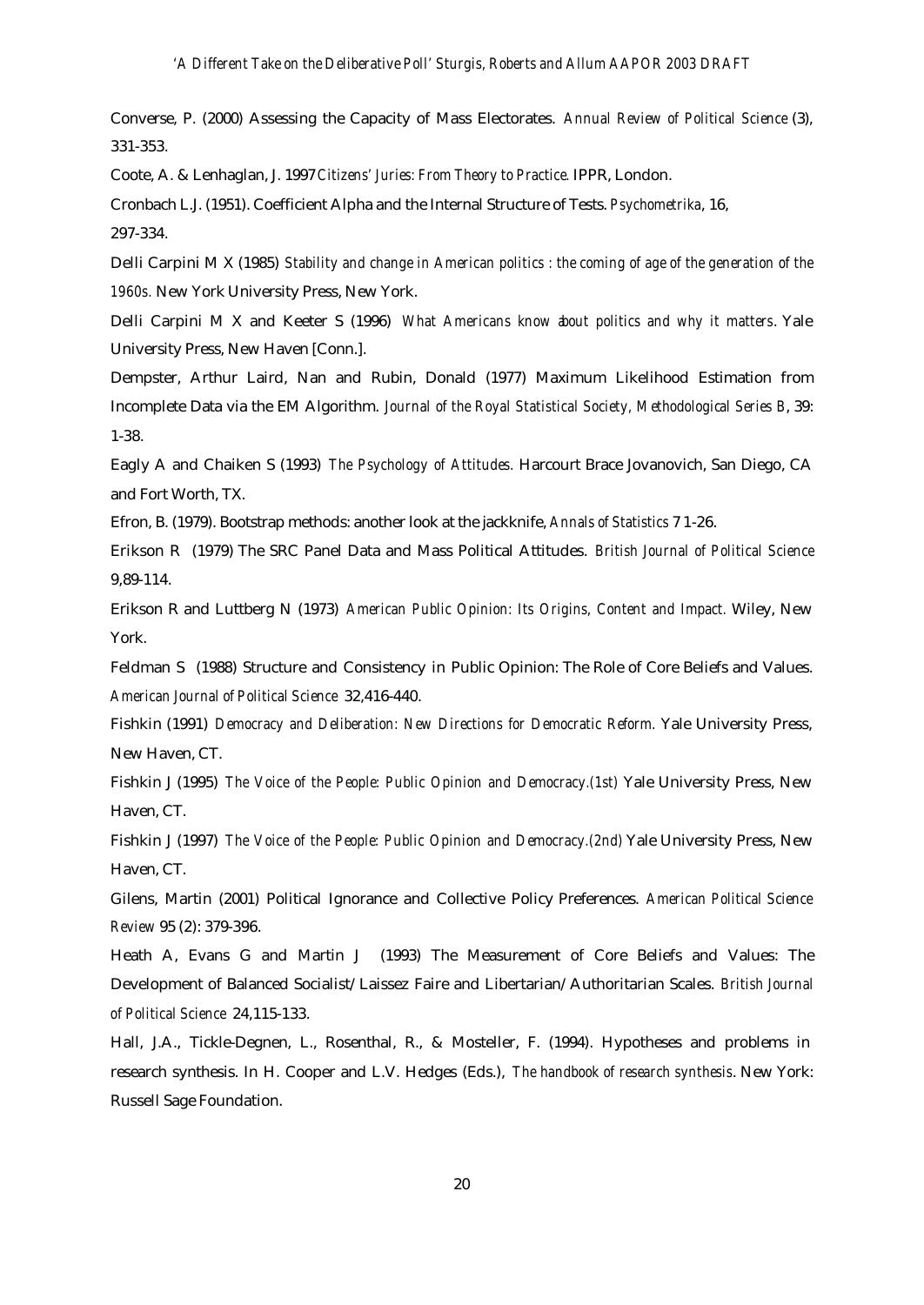Himmelweit H T, Humphreys P and Jaeger M (1985) *How voters decide : a model of vote choice based on a special longitudinal study extending over fifteen years and the British election surveys of 1970-1983* Open University Press, Milton Keynes.

Hyman H and Sheatsley P (1947) Some Reasons Why Information Campaigns Fail. *Public Opinion Quarterly* 11,412-23.

Iyengar S (1973) The Problem of Response Stability: Some Correlates and Consequences. *American Journal of Political Science* 17(4), 797-808.

Jackson T and Marcus G (1975) Political Competence and Ideological Constraint. *Social Science Research* 4,93-111.

Jagodsinski W, Kuhnel S M and Schmidt P (1987) Is There a "Socratic Effect" in Nonexperimental Panel Studes? Consistency of an Attitude Toward Guestworkers. *Sociological Methods and Research* 15(3), 259-302.

Jennings M (1992) Ideology Among Mass Publics and Political Elites. *Public Opinion Quarterly* 56,419- 441.

Joreskog K (1973) A General Method for a General Structural Equation System. In *Structural Equation Models in the Social Sciences* (Goldberg A and Duncan O eds. ) Seminar, New York.

Joreskog K (1993) Testing Structural Equation Models. In *Testing Structural Equation Models* (Bollen K and Long J S eds. ) Sage, London.

Joreskog K and Sorbom D (1989) *LISREL 7: A Guide to the Program and Applications*. SPSS Inc., Chicago.

Jowell R, Hedges B, Lynn P, Farrant G and Heath A (1993) Review: The 1992 British Election: The Failure of the Polls. *Public Opinion Quarterly* 57(2), 238-263.

Judd C and Milburn M (1980) The Structure of Attitude Systems in the General Public: Comparisons of a Structural Equation Model. *American Sociological Review* 45,627-43.

Judd C M, Krosnick J and Milburn A (1981) Political Involvement and Attitude Structure in the General Public. *American Sociological Review* 46,660-669.

Kinder D and Sears D (1985) Public Opinion and Political Action. In *The Handbook of Social Psychology* (Lindzey G and Aronson E eds. ) (3rd) 659-741, Random House, New York.

Kinder R (1998) Opinion and Action in the Realm of Politics. In *The Handbook of Social Psychology* (, T. D, Gilbert S, Fiske T, Gardner L and G T eds.) McGraw Hill, Boston.

King, Gary. "How Not to Lie With Statistics: Avoiding Common Mistakes in Quantitative

Political Science," *American Journal of Political Science*, Vol. 30, No. 3 (August, 1986):

Pp. 666–687.

Kreuger R.A. (1988) *Focus groups: a practical guide for applied research.* London: Sage.

Lane R E (1962) *Political ideology : why American common man believes what he does.* Free Press, New York.

Krosnick, J. and Milburn, M. (1990) Psychological Determinants of Political Opinionation. *Social Cognition* 8(1): 49-72.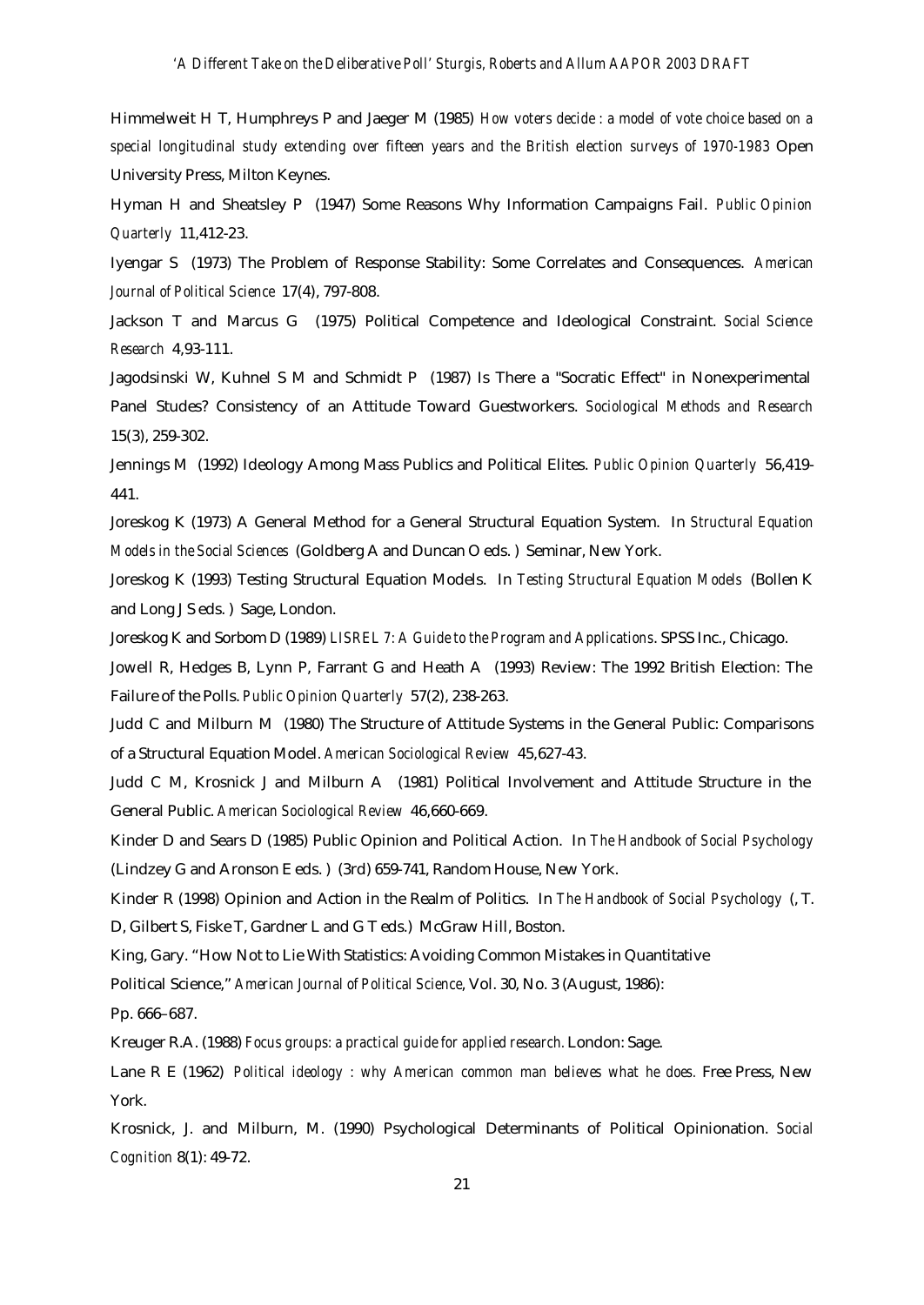Lupia A and McCubbins M D (1998) *The democratic dilemma : can citizens learn what they need to know?* Cambridge University Press, Cambridge, U.K. ; New York.

Mansbridge J (1983) *Beyond Adversary Democracy.* University of Chicago Press, Chicago.

Luskin R (1987) Measuring Political Sophistication. *American Political Science Review* 31,856-99.

Martin S (1981) New Methods Lead to Familiar Results: Comment on Judd and Milburn. *American Sociological Review* 46,670-75.

Luskin, R Fishkin, J and Jowell, R (2002) Considered Opinions: Deliberative Polling In Britain *British Journal of Political Science*, 32(3)

McArdle J J and Nesselroade J R (1994) Using Multivariate Data to Structure Developmental Change. In *Life-Span Developmental Psychology: Methodological Contributions* (Cohen S H and Reese H W eds. ) Lawrence Erlbaum, Hillsdale, NJ.

McGuire W (1960) Cognitive Consistency and Attitude Change. *Journal of Abnormal and Social Psychology* 3,345-353.

Merkle D (1996) The National Issues Convention Deliberative Poll. *Public Opinion Quarterly* 60,588- 619.

Mitofsky W (1996a) The Emperor Has No Clothes. *Public perspective* 7(1), 17-19.

Mitofsky W (1996b) It's Not Deliberative and it's not a Poll. *Public Perspective* 7(3), 4-6.

Neijens, P. (1987) *The Choice Questionnaire. Design and Evaluation of an Instrument for Collecting Informed Opinions of a Population*. Amsterdam, Free University Press.

Nie N and Anderson K (1974) Mass Belief Systems Revisited: Political Change and Attitude Structure. *American Journal of Sociology* 86(1236-68),

Nie N and Verba S (1975) Political Participation. In *Handbook of Political Science* (Greenstein F and Polsby N eds. ) Addison-Wesley, Reading: Mass.

Nie N, Verba S and Petrocik J (1979) *The Changing American Voter.* Harvard University Press, Cambridge.

Northpot H and Lodge M (1985) The Difference between Attitudes and Nonattitudes in the Mass Public: Just Measurements. *American Political Science Review* 29(2), 291-307.

Page B and Shapiro R (1992) *The Rational Public: Fifty Years of Trends in American's Policy Preferences*. University of Chicago Press, Chicago.

Peffley M and Hurwitz J (1985) A Hierarchical Model of Attitude Constraint. *American Journal of Political Science* 29,871-90.

Price, Vincent and Neijens, Peter (1997) Opinion Quality in Public Opinion Research *International Journal of Public Opinion Research* 9: 336-360.

Price, Vincent and Neijens, Peter (1998) Deliberative Polls: Toward improved measures of 'informed' public opinion? *International Journal of Public Opinion Research* 10: 145-176.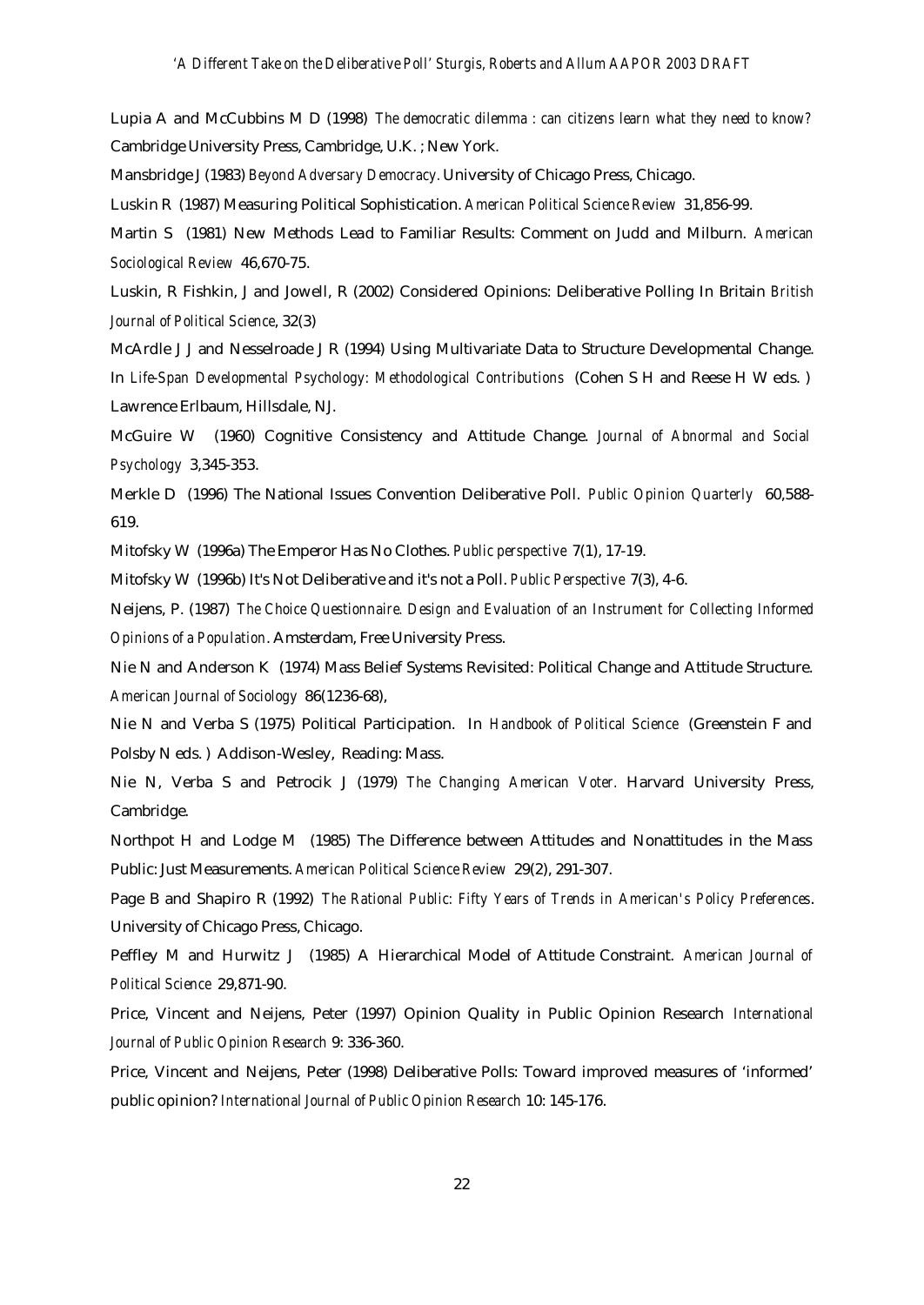Renn, O, Stegelmann, H., Albrecht, G, Kotte, U. and Peters H. (1984) An Empirical Investigation of citizens' preferences among four energy alternatives.*Technological Forecasting and Social Change*, 26 11- 46.

Rokeach M (1973) *The Nature of Human Values.* Free Press, New York.

Rosenberg S (1988) Atttitude, Belief and Ideology: The Need for New Directions. In *Political Reasoning and Cognition: A Piagetian View* (Rosenberg S, Ward D and Chilton S eds.) Duke University Press, Durham.

Schuman H and Presser S (1981) *Questions and Answers in Attitude Surveys: Experiments on Question Form, Wording and Context.* Academic Press, New York.

Sinnott, R. (2000) Knowledge and the position of attitudes to a European foreign policy on the real-torandom continuum. *International Journal of Public Opinion Research*, 12, 113-137.

Smith, Tom W. (1984) Nonattitudes: A Review and Evaluation. In *Surveying Subjective Phenomena* (Turner C and Martin E eds.) Academic Press, New York Pp 215-255.

Sniderman P and Tetlock P (1986) Interrelationship of Political Ideology and Public Opinion. In *Political Psychology: Contemporary Problems and Issues* (Hermann M ed. ) 62-96, Jossey-Bass, San Francisco.

Stevens J (1995) Confirmatory Factor Analysis of the Iowa Test of Basic Skills. *Structural Equation Modeling* 2(3).

Stimson J (1975) Belief Systems: Constraint, Complexity, and the 1972 Election. *American Journal of Political Science* 19(3), 393-417.

Sturgis P (2001) *Political Attitudes: The Role of Information as a Determinant of Direction, Structure and Stability.* PhD Thesis, London School of Economics and Political Science, London.

Sturgis P (2003) *Knowledge and Collective Preferences: A Comparison of two Approaches to Estimating the Opinions of a Better Informed Public* Sociological Methods and Research 31(4).

Tringali, Brian (1996) Experimenting with Artificial Democracy. *Public Perspective* 7(1), 19-20.

van Knippenberg, D. and Daamen, D (1996) Providing information in public opinion surveys: motivation and ability effects in the information-and-choice questionnaire *International Journal of Public Opinion Research* 8: 70-82.

Wakeford, T. (2003) Citizens Juries: a radical alternative for social research. *Social Research Update* (37).

Weissberg R (1974) Models of Statistical Relationship. *American Political Science Review* 68,1638-55.

Weissberg R (1976) Consensual Attitudes and Attitude Structure. *Public Opinion Quarterly* 40,349-359.

Wolf, F.M. (1986). *Meta-analysis: Quantitative methods for research synthesis.* Newbury Park, CA: Sage.

Yankelovich, D. (1991) *Coming to Public Judgement: Making Democracy Work in a Complex World*, Syracuse, NY, Syracuse University Press.

Zaller J (1992) *The Nature and Origins of Mass Opinion.* Cambridge University Press, New York.

Zaller J and Feldman S (1992) A Simple Theory of the Survey Response: Answering Questions versus Revealing Preferences. *American Journal of Political Science* l36,579-616.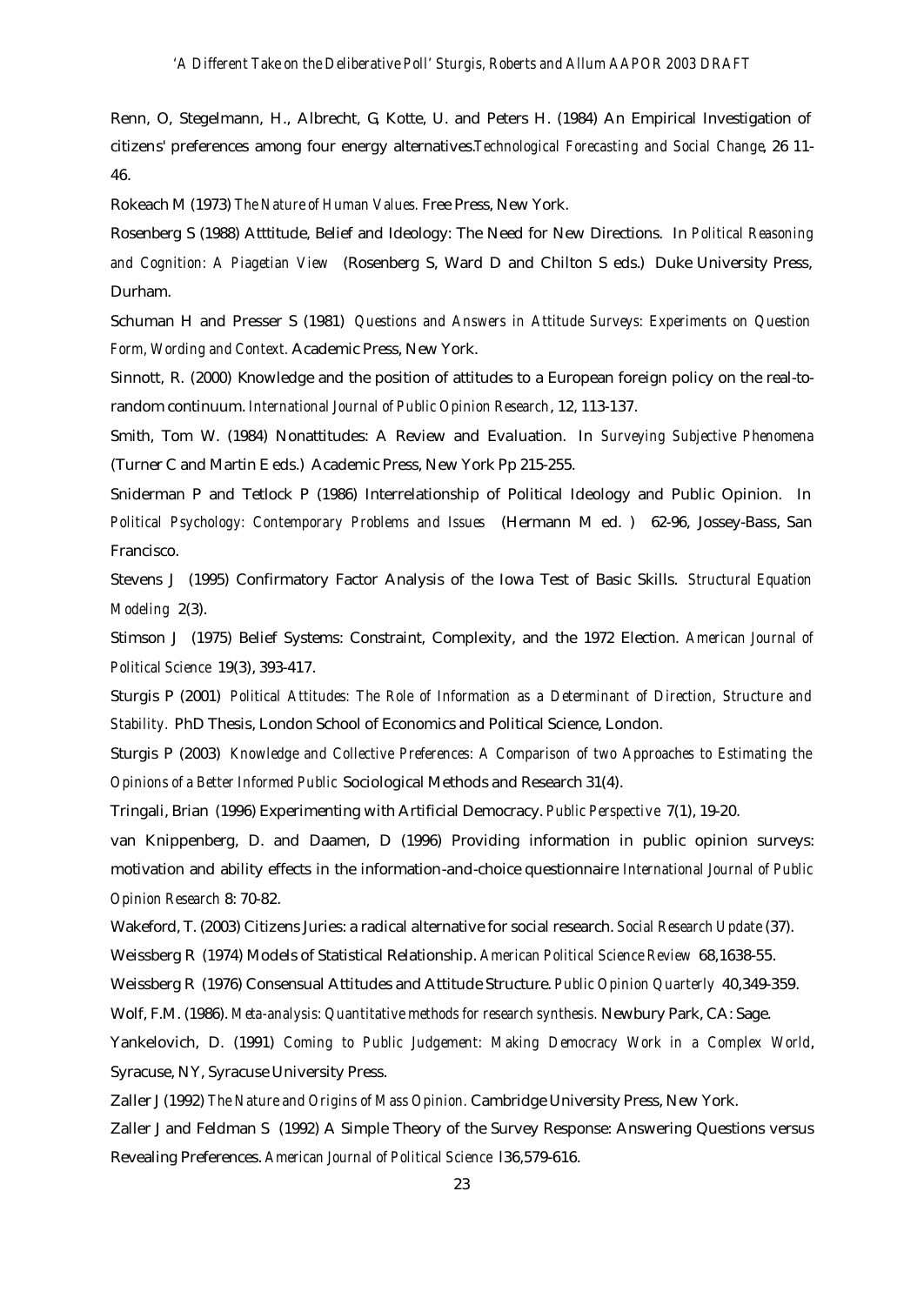# **APPENDIX 1 TABLES**

| Poll                   | Date | <b>Initial Sample</b> | Deliberative Sample |
|------------------------|------|-----------------------|---------------------|
| Crime                  | 1994 | 869 (74%)             | 300 (26%)           |
| <b>Europe</b>          | 1995 | 900 (71%)             | 224 (18%)           |
| Monarchy               | 1996 | 857 (62%)             | 258 (19%)           |
| <b>Election Issues</b> | 1997 | 1210 (64%)            | 276 (15%)           |
| <b>NHS</b>             | 1998 | 955 (66%)             | 228 (16%)           |

**Table 1 Response Rates for Five UK Deliberative Polls**

**Table 2 Cronbach's Alpha Across Waves and Knowledge Groups Election Poll** 

| Attitude   | Knowledge      | <b>Full sample</b> |             | Weekend       | Weekend       |     |
|------------|----------------|--------------------|-------------|---------------|---------------|-----|
|            | Level          | wave 1             | $\mathbf n$ | sample wave 1 | sample wave 2 | n   |
| Attitude 1 | Low $(0-2)$    | .53MH              | 545         | .66           | .62           | 106 |
|            | Medium $(3-5)$ | .64L               | 539         | .69           | .74           | 136 |
|            | High $(6-8)$   | .71L               | 126         | .70           | .70           | 33  |
|            | All            | .61                | 1210        | .68           | .70           | 275 |

M= significantly different from Medium Knowledge group; H=significantly different from High Knowledge group; L=significantly different from Low knowledge group; \* = significantly different from wave 1; + = significantly different from full sample.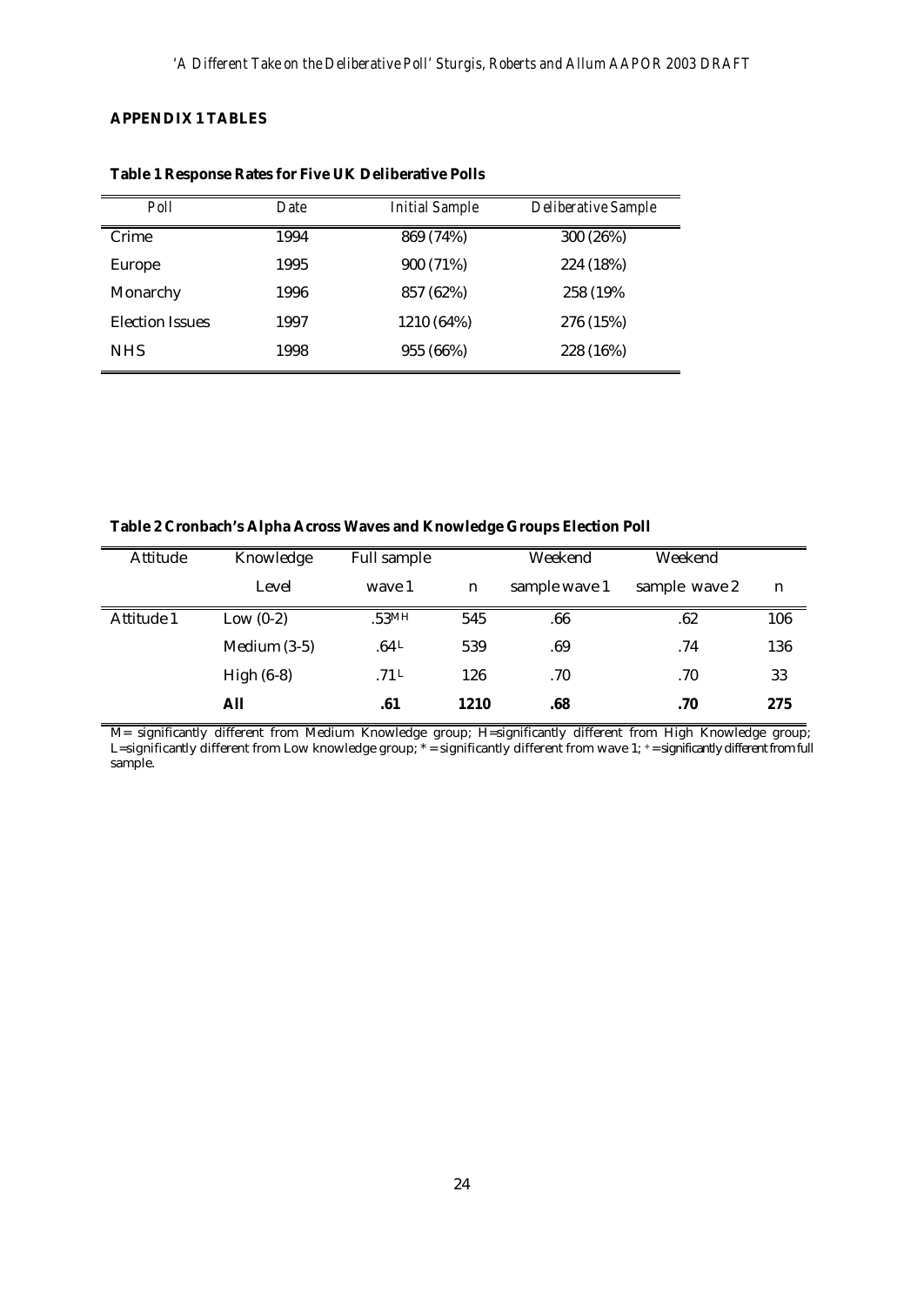| <b>Attitude</b> | Knowledge      | Full sample |                  | Weekend       | Weekend       |             |
|-----------------|----------------|-------------|------------------|---------------|---------------|-------------|
|                 | Level          | wave 1      | $\mathbf n$      | sample wave 1 | sample wave 2 | $\mathbf n$ |
| Attitude 1      | Low $(0-2)$    | .50MH       | $\overline{244}$ | .63           | .62           | 69          |
|                 | Medium $(3-5)$ | .62LH       | 470              | .67           | .69           | 174         |
|                 | High $(6-8)$   | $.74$ ML    | 155              | .77           | .70           | 57          |
|                 | <b>All</b>     | .63         | 869              | $.69+$        | .68           | 300         |
| Attitude 2      | Low $(0-2)$    | .57H        | 244              | .58           | $.75*$        | 69          |
|                 | Medium (3-5)   | .66H        | 470              | .70           | .76           | 174         |
|                 | High $(6-8)$   | $.77$ ML    | 155              | .63           | $.78*$        | 57          |
|                 | <b>All</b>     | .67         | 869              | .68           | $.77*$        | 300         |
| Attitude 3      | Low $(0-2)$    | .57H        | 244              | $.58\,$       | .75           | 69          |
|                 | Medium (3-5)   | .66H        | 470              | .70           | .76           | 174         |
|                 | High $(6-8)$   | $.77$ ML    | 155              | .63           | .78           | 57          |
|                 | <b>All</b>     | .67         | 869              | .68           | .77           | 300         |
| Attitude 4      | Low $(0-2)$    | .72         | 244              | .80           | .71           | 69          |
|                 | Medium (3-5)   | .72         | 470              | .72           | .65           | 174         |
|                 | High $(6-8)$   | .80         | 155              | .79           | .76           | 57          |
|                 | <b>All</b>     | .74         | 869              | .76           | .70           | 300         |
| Attitude 5      | Low $(0-2)$    | .77         | 244              | .68           | .65           | 69          |
|                 | Medium (3-5)   | .71         | 470              | .77           | .75           | 174         |
|                 | High $(6-7)$   | .68         | 155              | .57M          | $.69*$        | 57          |
|                 | <b>All</b>     | .72         | 869              | .73           | .71           | 300         |

**Table 3 Cronbach's Alpha Across Waves and Knowledge Groups Crime Poll** 

M= significantly different from Medium Knowledge group; H=significantly different from High Knowledge group; L=significantly different from Low knowledge group; \* = significantly different from wave 1; + = significantly different from full sample.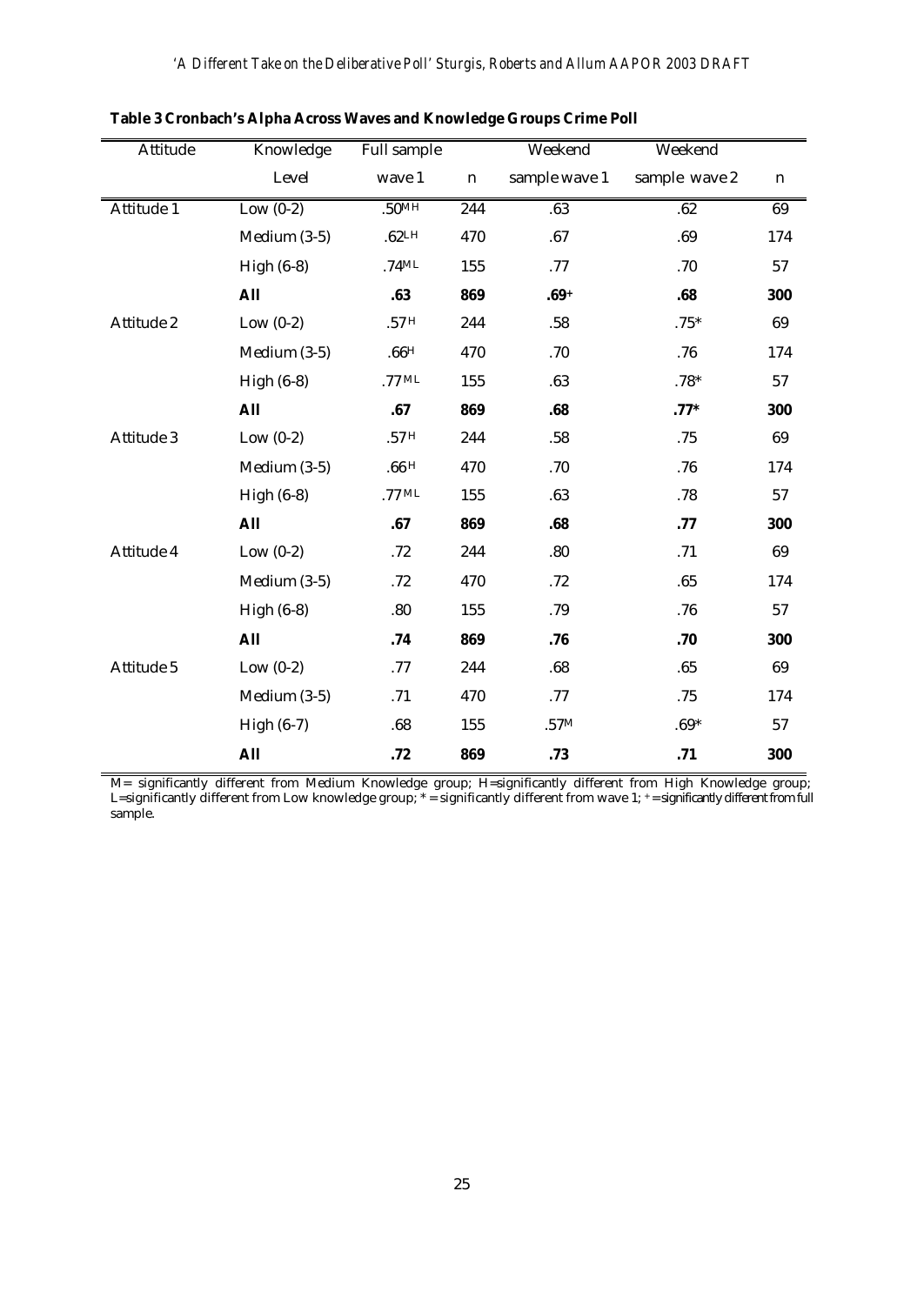| Attitude   | Knowledge      | Full sample       |     | Weekend                   | Weekend       |     |
|------------|----------------|-------------------|-----|---------------------------|---------------|-----|
|            | Level          | wave 1            | n   | sample wave 1             | sample wave 2 | n   |
| Attitude 1 | Low $(0-2)$    | .55               | 299 | .52                       | $.75*$        | 80  |
|            | Medium $(3-5)$ | .68               | 195 | .64                       | .75           | 52  |
|            | High $(6-7)$   | .56               | 363 | .55                       | .63           | 126 |
|            | All            | .58               | 857 | .55                       | $.71*$        | 258 |
| Attitude 2 | Low $(0-2)$    | .88               | 299 | .87                       | .91           | 80  |
|            | Medium $(3-5)$ | .84               | 195 | .86                       | .85           | 52  |
|            | High $(6-7)$   | .88               | 363 | .88                       | .90           | 126 |
|            | All            | .87               | 857 | .88                       | .90           | 258 |
| Attitude 3 | Low $(0-2)$    | .89               | 299 | .90.                      | .91           | 80  |
|            | Medium $(3-5)$ | .90               | 195 | .87                       | .90           | 52  |
|            | High $(6-7)$   | .91               | 363 | .92                       | .93           | 126 |
|            | All            | .90               | 857 | .90                       | .92           | 258 |
| Attitude 4 | Low $(0-2)$    | .59M              | 299 | $0.63~\mathrm{M}_{\odot}$ | .63           | 80  |
|            | Medium $(3-5)$ | .42 <sub>LH</sub> | 195 | .45LH                     | .57           | 52  |
|            | High $(6-7)$   | .61 M             | 363 | .66M                      | .64           | 126 |
|            | <b>All</b>     | .57               | 857 | .59                       | .60           | 258 |

| Table 4 Cronbach's Alpha Across Waves and Knowledge Groups Monarchy Poll |  |  |  |
|--------------------------------------------------------------------------|--|--|--|
|--------------------------------------------------------------------------|--|--|--|

M= significantly different from Medium Knowledge group; H=significantly different from High Knowledge group; L=significantly different from Low knowledge group; \* = significantly different from wave 1; + = significantly different from non-weekend sample.

| Table 5 Cronbach's Alpha Across Waves and Knowledge Groups Euro Poll |  |  |
|----------------------------------------------------------------------|--|--|
|                                                                      |  |  |

| Attitude   | Knowledge      | Full sample       |             | Weekend           | Weekend          |             |
|------------|----------------|-------------------|-------------|-------------------|------------------|-------------|
|            | Level          | wave 1            | $\mathbf n$ | sample wave 1     | sample wave 2    | $\mathbf n$ |
| Attitude 1 | Low $(0-2)$    | .39MH             | 266         | .38 <sub>MH</sub> | $.70*$           | 53          |
|            | Medium (3-5)   | $.54$ LH          | 396         | $.59 L$           | .61 <sup>H</sup> | 103         |
|            | High $(6-7)$   | $.71$ ML          | 238         | .72 $L$           | .80 M            | 68          |
|            | <b>All</b>     | .59               | 900         | .60               | $.71*$           | 224         |
| Attitude 2 | Low $(0-2)$    | .53               | 266         | .67               | .68              | 53          |
|            | Medium $(3-5)$ | .51               | 396         | .54               | .55H             | 103         |
|            | High $(6-7)$   | $.68$ ML          | 238         | .60               | .72M             | 68          |
|            | <b>All</b>     | .56               | 900         | .59               | .63              | 224         |
| Attitude 3 | Low $(0-2)$    | $.59$ MH          | 266         | .73               | .74H             | 53          |
|            | Medium $(3-5)$ | $.71$ LH          | 396         | .63H              | $.81*$           | 103         |
|            | High $(6-7)$   | $.85$ ML          | 238         | $.85\,\rm{M}$     | .87L             | 68          |
|            | <b>All</b>     | .75               | 900         | .75               | $.83*$           | 224         |
| Attitude 4 | Low $(0-2)$    | $.54$ MH          | 266         | .73               | .84              | 53          |
|            | Medium $(3-5)$ | .68 <sup>LH</sup> | 396         | .65H              | .73              | 103         |
|            | High $(6-7)$   | $.78$ ML          | 238         | .75M              | .83              | 68          |
|            | <b>All</b>     | .69               | 900         | .70               | $.79*$           | 224         |

M= significantly different from Medium Knowledge group; H=significantly different from High Knowledge group; L=significantly different from Low knowledge group; \* = significantly different from wave 1; + = significantly different from non-weekend sample.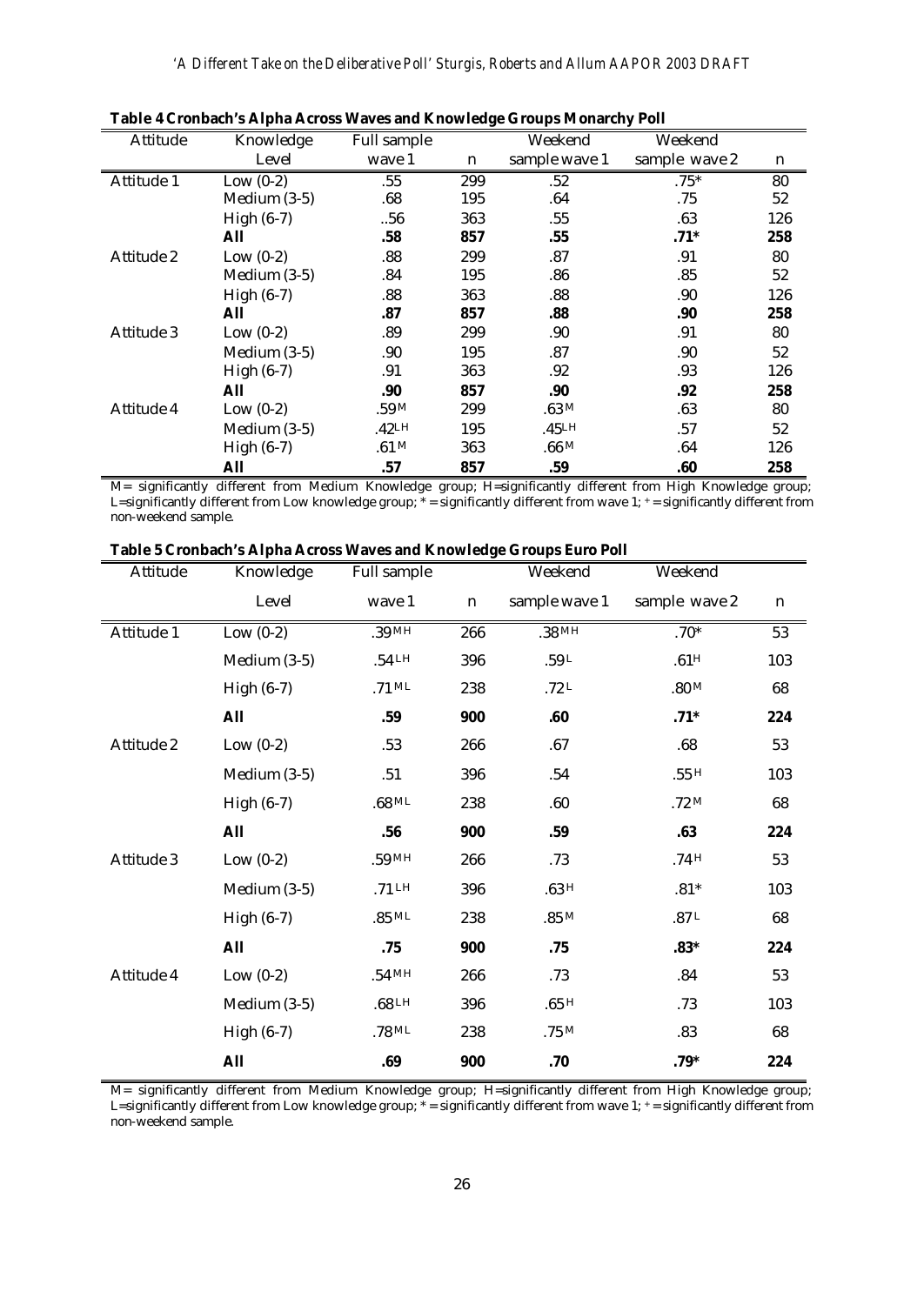| Attitude   | Knowledge      | Full sample      |     | Weekend       | Weekend       |                 |
|------------|----------------|------------------|-----|---------------|---------------|-----------------|
|            | Level          | wave 1           | n   | sample wave 1 | sample wave 2 | $\mathbf n$     |
| Attitude 1 | Low $(0-2)$    | .66H             | 316 | .72H          | $.55*$        | $\overline{73}$ |
|            | Medium $(3-5)$ | .54              | 288 | .53           | .50           | 68              |
|            | High $(6-7)$   | .50 <sup>L</sup> | 351 | $.49 L$       | .60           | 90              |
|            | <b>All</b>     | .58              | 955 | .59           | .55           | 231             |
| Attitude 2 | Low $(0-2)$    | .82              | 316 | .84H          | .80           | 73              |
|            | Medium $(3-5)$ | .76              | 288 | .83           | $.73*$        | 68              |
|            | High $(6-7)$   | .79              | 351 | .76 $L$       | .79           | 90              |
|            | All            | .79              | 955 | .81           | .77           | 231             |
| Attitude 3 | Low $(0-2)$    | .61H             | 316 | .52           | .65           | 73              |
|            | Medium $(3-5)$ | .69              | 288 | .74           | .77           | 68              |
|            | High $(6-7)$   | .77 $L$          | 351 | .68           | .70           | $90\,$          |
|            | <b>All</b>     | .70              | 955 | .66           | .72           | 231             |

| Table 6 Cronbach's Alpha Across Waves and Knowledge Groups NHS Poll |  |  |
|---------------------------------------------------------------------|--|--|
|                                                                     |  |  |

M= significantly different from Medium Knowledge group; H=significantly different from High Knowledge group; L=significantly different from Low knowledge group; \* = significantly different from wave 1; + = significantly different from non-weekend sample.

| Table 7 Meta-Analysis of Difference Between Baseline and Weekend Samples |  |
|--------------------------------------------------------------------------|--|
|--------------------------------------------------------------------------|--|

| Weekend-Baseline Pooled Effect | 95% confidence interval |       | $\omega$ |       |
|--------------------------------|-------------------------|-------|----------|-------|
| 0.014                          | $-0.002$                | 0.029 | 23       | 0.098 |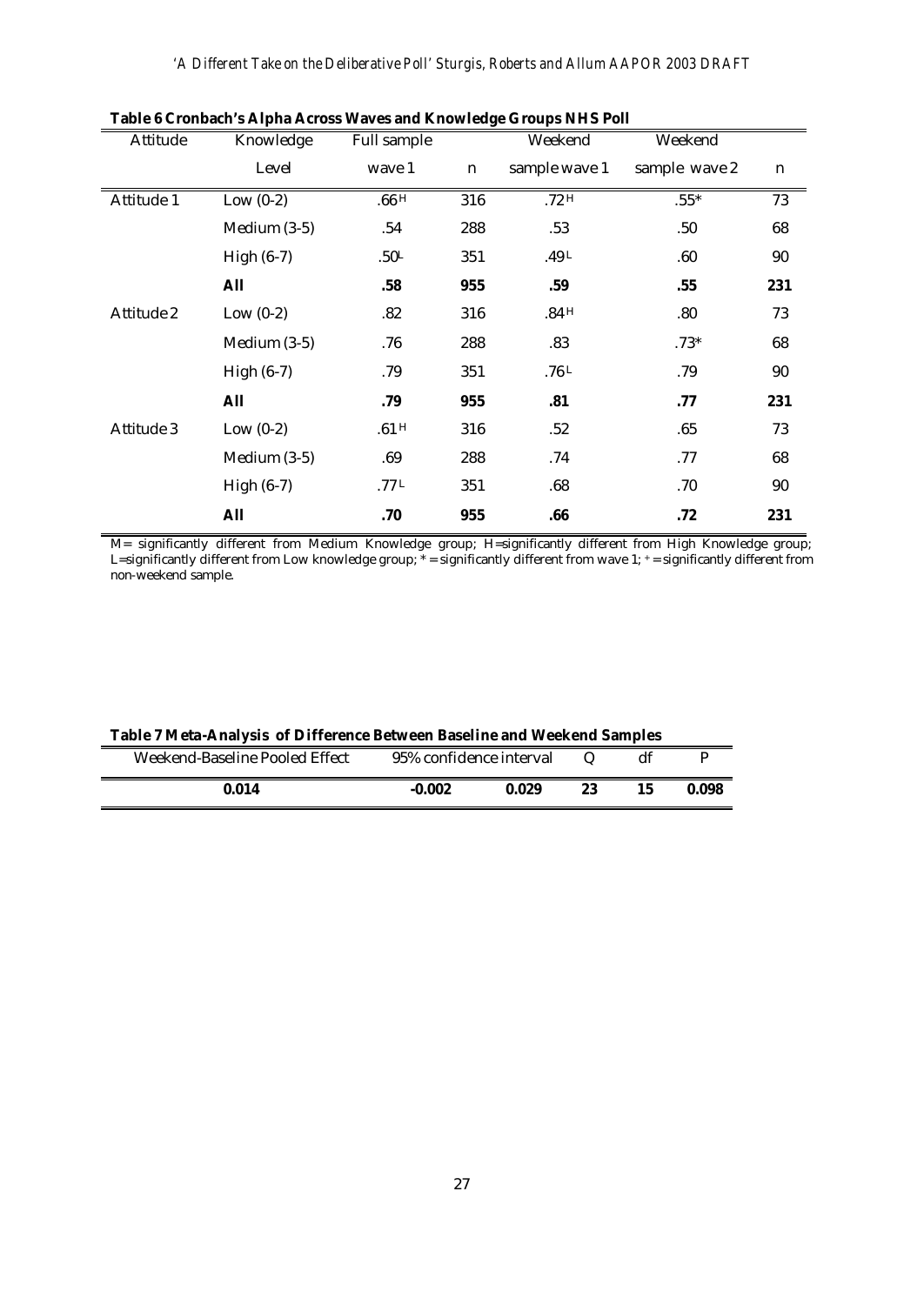|               | Table o meta-Anarysis or Differences Detween Knowledge Groups |               |               |  |  |  |  |
|---------------|---------------------------------------------------------------|---------------|---------------|--|--|--|--|
| Knowledge     | <b>Full sample</b>                                            | Weekend       | Weekend       |  |  |  |  |
| Level         | wave 1                                                        | sample wave 1 | sample wave 2 |  |  |  |  |
| High-Low      | $0.099*$                                                      | 0.024         | $0.038*$      |  |  |  |  |
| Medium - Low  | 0.031                                                         | $-0.009$      | 0.009         |  |  |  |  |
| High - Medium | $0.067*$                                                      | 0.037         | $0.044*$      |  |  |  |  |

**Table 8 Meta-Analysis of Differences Between Knowledge Groups** 

Notes: First row shows pooled estimate of high knowledge group minus low knowledge group; second row the medium knowledge group minus low knowledge group and third row high knowledge group – medium knowledge group; \* = significantly different from zero.

|  | Table 9 Meta-Analysis of Change Between waves one and two Weekend Sample |
|--|--------------------------------------------------------------------------|
|  |                                                                          |

| Knowledge      | Change        |                         |       |    |    |       |
|----------------|---------------|-------------------------|-------|----|----|-------|
| Level          | Pooled Effect | 95% Confidence Interval |       | Q  | df | P     |
| Low $(0-2)$    | 0.020         | $-0.021$                | 0.062 | 23 | 15 | 0.098 |
| Medium $(3-5)$ | 0.022         | $-0.012$                | 0.055 | 21 | 15 | 0.129 |
| High $(6-8)$   | 0.017         | 0.001                   | 0.034 | 14 | 15 | 0.532 |
| All            | 0.024         | 0.003                   | 0.046 | 29 | 15 | 0.018 |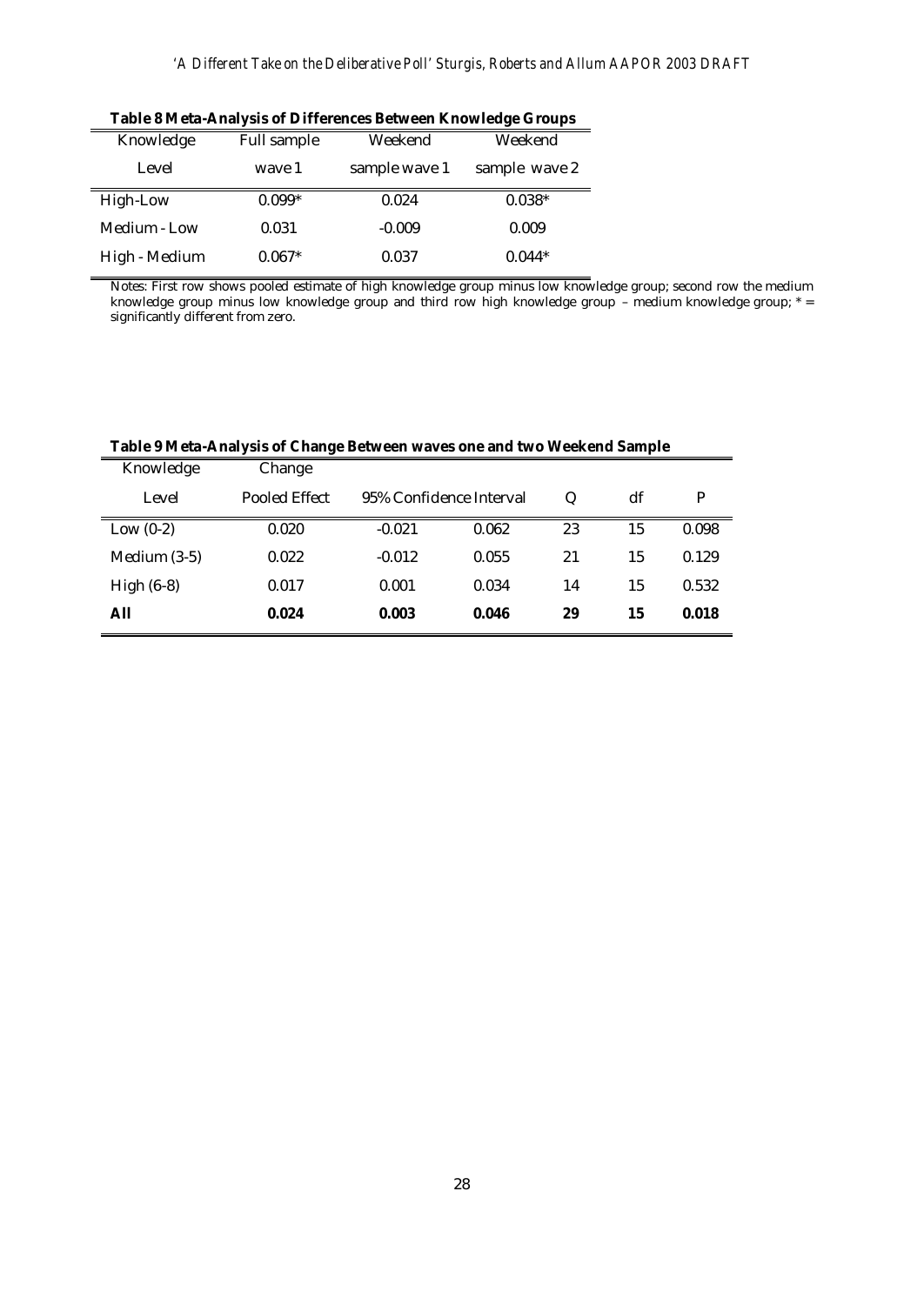# **APPENDIX 2 QUESTION WORDING FOR ATTITUDE SCALES**

# **Election Issues Poll**

## Attitude 1

- 1. "How much do you agree or disagree that people earning around £50,000 a year or more should pay higher income tax than now?" response scale = 5 point Likert.
- 2. "Where do you stand on making people's incomes more equal? Are you in the top box, agreeing completely with the statement alongside it (Government should try much harder to make incomes in Britain more equal)? Or in the bottom box, agreeing completely with that statement (Government should do nothing to make incomes in Britain more equal)? Or in one of the other boxes somewhere in between ? response scale = 7 point Likert.
- 3. "Where do you stand on taxes and spending? Are you in the top box, agreeing completely with the statement alongside it (Government should spend a lot more on services like education, health, even if it means putting up taxes a lot)? Or in the bottom box, agreeing completely with that statement (Government should spend much less on services like education and health in order to cut taxes)? Or in one of the other boxes somewhere in between? response scale = 7 point Likert.
- 4. "Where do you stand on the minimum wage? Are you in the top box, agreeing completely with the statement alongside it (Government should definitely introduce a minimum wage so that no employer can pay their workers too little)? Or in the bottom box, agreeing completely with that statement (Government should definitely not introduce a minimum wage because too many low paid workers would then lose their jobs)? Or in one of the other boxes somewhere in between? response scale = 7 point Likert.

## **Monarchy Poll**

Attitude 1 (all answered on 5-point Strongly Agree to Strongly disagree response scales)

- 1. People like me have no say in what the government does
- 2. I have opinions about politics that are worth listening to
- 3. In Britain today, it is too difficult for ordinary people to make their voices heard
- 4. I think I am better informed than most people about politics and government

Attitude 2 (all answered on 4-point Very important to Not at all important response scales)

Here are some good things that the British monarchy is said to do. Please show how important you think the monarchy's role is in each of these areas.

- 1. Attracting tourists to Britain
- 2. Gaining international respect for Britain
- 3. Preventing any government abusing its power
- 4. Attracting trade to Britain
- 5. Linking Britain's present with its past
- 6. Uniting people throughout Britain
- 7. Keeping Britain a stable democracy
- 8. Publicising and helping 'good causes'

Attitude 3 (all answered on 5-point Strongly Agree to Strongly disagree response scales)

- 1. The monarchy is an expensive luxury that Britain cannot any longer afford
- 2. The monarchy comes across as too English, rather than representing Britain
- 3. The royal family benefits the rich and powerful at the expense of the rest of society
- 4. The monarchy props up a snobbish system of giving titles to people in high places
- 5. Having a monarchy stops Britain from adapting to the modern world
- 6. The monarchy keeps alive divisions between different classes in Britain
- 7. The monarchy makes Britain seem a stuck-up and stuffy country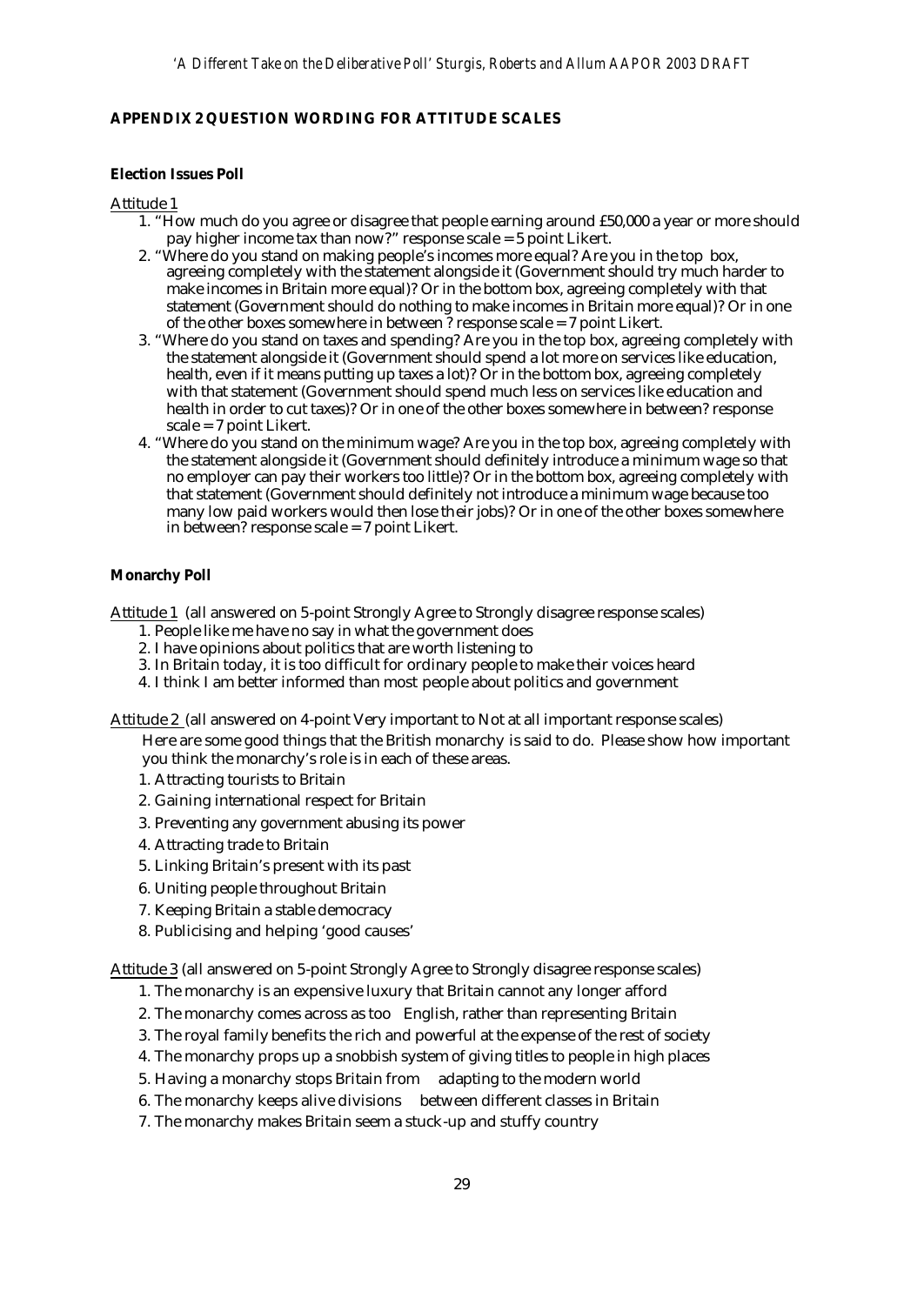Attitude 4 (all answered on 5-point Strongly Agree to Strongly disagree response scales)

- 1. The British monarchy would be more acceptable if it did not depend on the taxpayer for so much support
- 2. If a Head of State is only a figurehead it doesn't matter whether they are elected or born into the job
- 3. A good thing about monarchs is that they are more likely to stand above politics than are elected Heads of State
- 4. It would be a good thing if the Queen had more powers
- 5. An elected Head of State would behave too much like any ordinary politician
- 6. Combining a monarch and a prime minister into a single Head of State would give a single person too much political power
- 7. A good thing about monarchs over elected Heads of State is that they usually stay in office longer

# **Europe Poll**

Attitude 1 (all answered on 5-point Strongly Agree to Strongly disagree response scales)

- 1. Unless Britain keeps its own currency, it will lose control of its own economic policy
- 2. The EU countries should be more than just a trading bloc their governments should make joint decisions on other things too
- 3. Britain does not get enough out of the EU, in comparison to what it puts in
- 4. All things considered, Britain is a lot better off in the EU than out of it
- 5. Lots of good British traditions will have to be given up if we strengthen ties with the EU
- 6. The cost of living in Britain would rise significantly if we left the EU
- 7. Peace is much more secure because Britain is a member of the EU
- 8. Only the Germans have anything to gain from a single European currency

Attitude 2 (all answered on 5-point Strongly Agree to Strongly disagree response scales)

- 1. If we left the EU, Britain would lose its best chance of real progress
- 2. In a united Europe the various nations will lose their culture and their individuality
- 3. Competition from other countries in the EU is making Britain more modern and efficient
- 4. If we stay in the EU, Britain will lose too much control over decisions that affect Britain
- 5. There would be serious unemployment in Britain if we left the EU

Attitude 3 (all answered on 5-point Strongly Agree to Strongly disagree response scales)

- 1. British seas should only be open to British fishing boats
- 2. Britain should sign up to the EU rules for protecting people's rights at work (the Social Chapter)
- 3. The EU should expand its membership to include some of the ex-Communist countries of Eastern Europe
- 4. The EU has too many petty rules and regulations which affect they way we live
- 5. If we signed up to the EU rules for protecting people's rights at work (the Social Chapter) would cost Britain jobs

Attitude 4 (all answered on 5-point Strongly Agree to Strongly disagree response scales) Taxpayers all over Europe are paying too much towards the costs of running the European Union

- 1. Only businessmen are benefiting from Britain being a member of the EU
- 2. If we had a single European currency, British mortgage rates would be more likely to rise
- 3. EU rules are fairer to British farmers in most other European countries
- 4. Passport controls within the EU should be removed altogether

## **NHS Poll**

Attitude 1 (all answered on 4-point Very likely to Not at all likely response scales) Suppose you had to go into your local NHS hospital for observation and maybe an operation. From what you know or have heard, please say how likely you think it would be that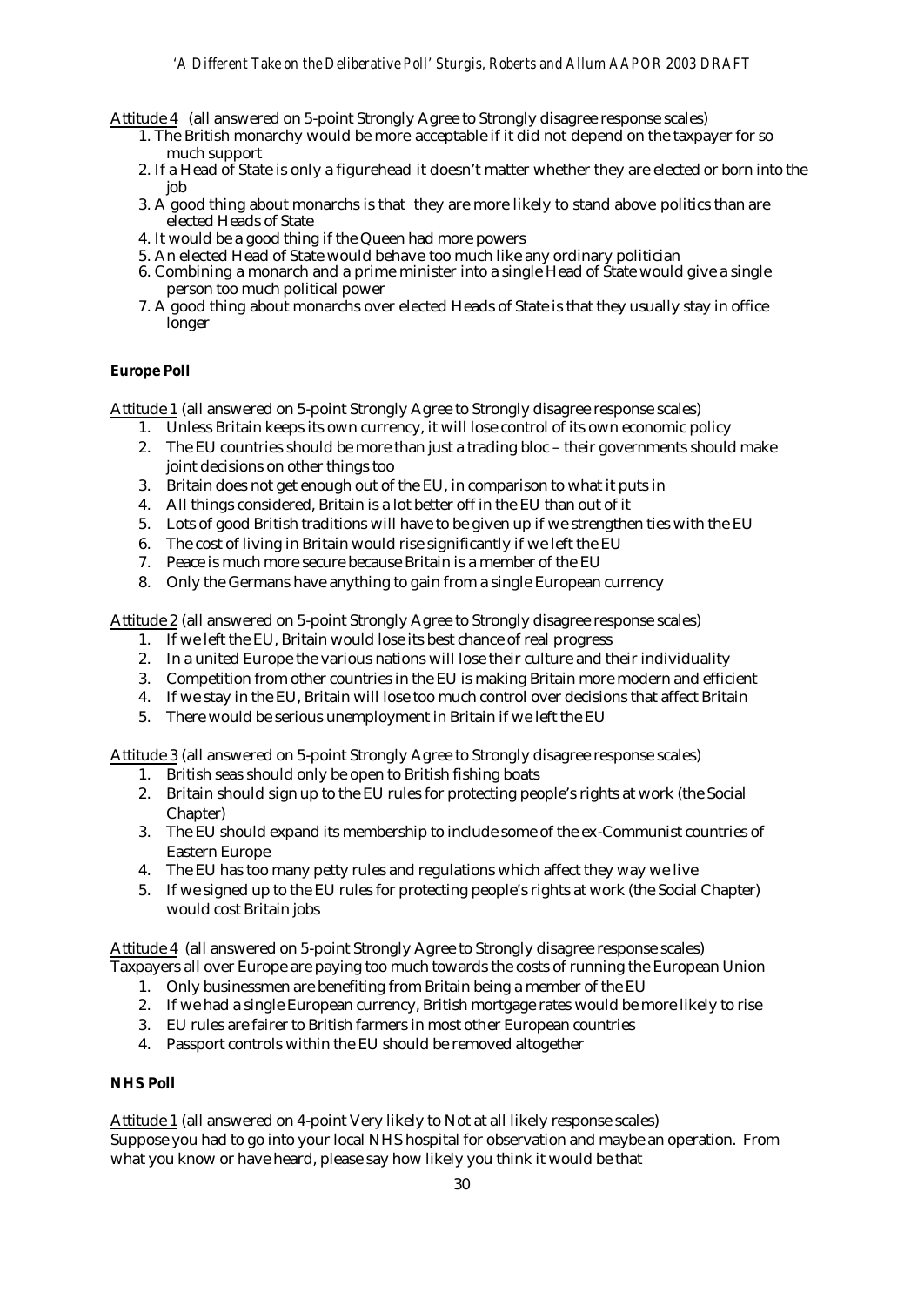- 1. the hospital doctors would take seriously any complaints you make?
- 2. you would not be allowed home before you were really well enough to leave?
- 3. the hospital doctors would take seriously any views you had on the sorts of treatment available?
- 4. the operation would take place on the day it was booked to take place?

Attitude 2 (all answered on 5-point Strongly in favour to Strongly against response scales) One way of getting more money into the NHS is to charge people for certain things. How much would you be in favour of or against introducing charges for …

- 1. visiting your GP?
- 2. your GP visiting you at home?
- 3. the cost of your hospital meals when you are an inpatient?
- 4. the cost of accommodation while you are in hospital?
- 5. using a non-emergency ambulance?

Attitude 3 (all answered on 5-point Strongly Agree to Strongly disagree response scales)

- 1. Most people who are very poor have only themselves to blame
- 2. We are too concerned nowadays about those who will never succeed in life
- 3. Life is never fair, and there is no point in government trying to make it fairer

# **Crime Poll**

Attitude 1 (all answered on 5-point Strongly Agree to Strongly disagree response scales) Here are some ideas for changing the legal system, and sentencing for criminals. Please tick one box for each idea to show how much you agree or disagree with it.

- 1. Fewer suspects should have the right to a jury trial.
- 2. A confession made during police questioning should not on its own be enough to convict someone.
- 3. The rules in court should be less on the side of the accused.
- 4. The courts should no longer treat suspects as innocent until proved guilty.
- 5. Suspects should have the right to remain silent under police questioning.
- 6. If a suspect remains silent under police questioning, this should count against them in court.
- 7. On-duty police officers should normally carry guns.
- 8. Complaints against the police should be investigated by an independent body, not the police themselves.
- 9. The police should sometimes be able to "bend the rules" to get a conviction.

Attitude 2 (all answered on 5-point Strongly Agree to Strongly disagree response scales)

- 1. And now, here are some ideas about sending people to prison. How much do you agree or disagree with each one?
- 2. The courts should send fewer people to prison.
- 3. Prison life should be made tougher and more unpleasant.
- 4. Only hardened criminals, or those who are a danger to society, should be sent to prison.
- 5. All murderers should be given a life sentence.
- 6. Courts should give tougher sentences to criminals.
- 7. Life sentences should mean life.
- 8. Prisons should try harder to reform prisoners, rather than just punishing them.

## Attitude 3

1. From what you know, or have heard, do you think that prison life in Britain is… (5-point scale much too tough to much too soft).

And how much do you agree or disagree that: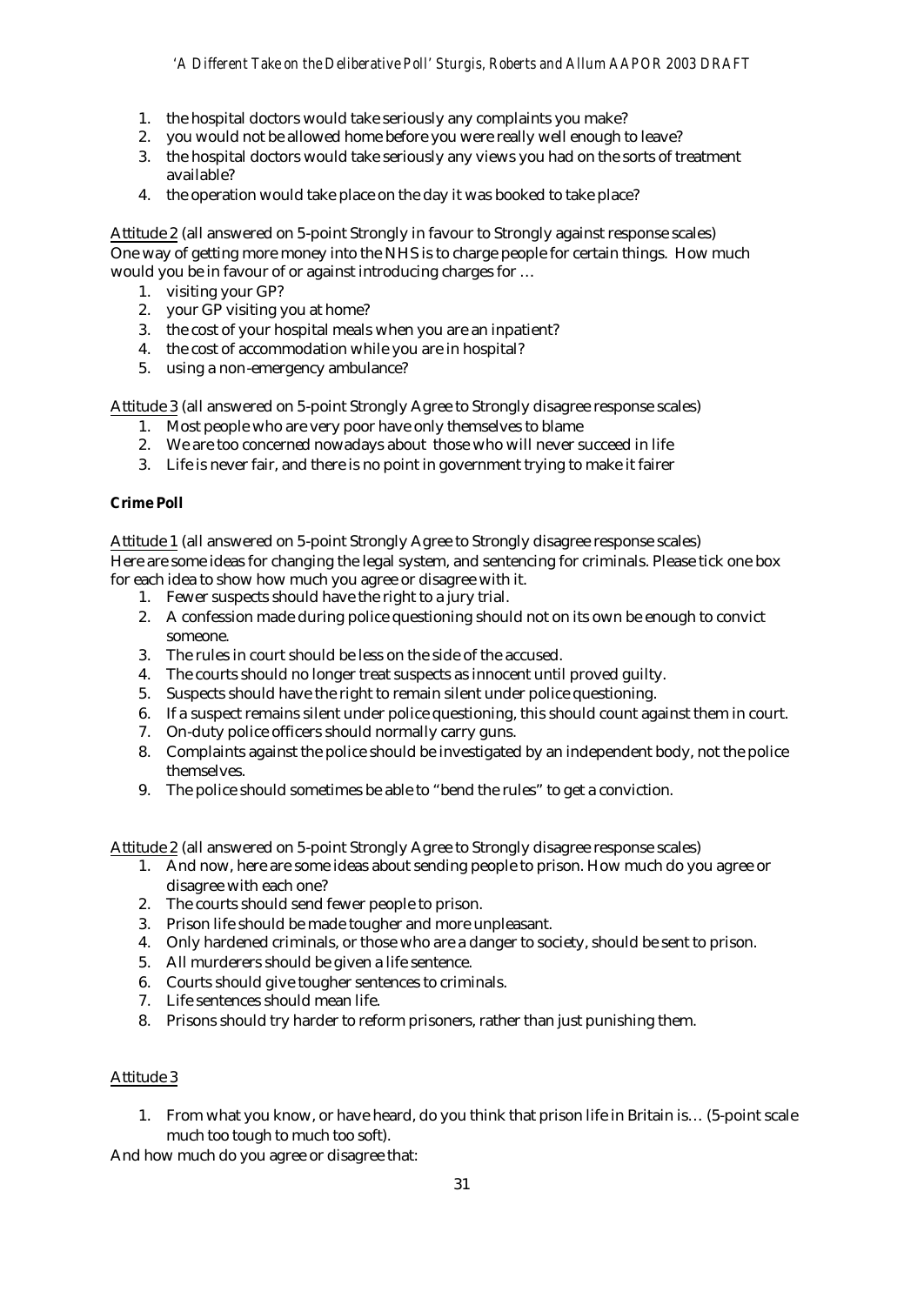2. Sending people to prison makes them more, not less, likely to become hardened criminals? And how much do you agree or disagree that more offenders should be…

- 3. Kept out of prison, but made to report regularly to probation officers.
- 4. Kept out of prison, but made to spend a certain amount of days helping people in the community.
- 5. Kept out of prison, but made to do military service for a period of time.
- 6. Kept out of prison but made to get training and counselling.

Attitude 4 (all answered on 5-point Very Effective to Not at all Effective response scales) Here are some ideas for helping to prevent crime in Britain. Please tick one box for each idea to show how effective you think it is as a way of cutting crime.

- 1. Reduce unemployment.
- 2. Less violence and crime on television.
- 3. People making their property more secure.
- 4. Parents spending more time with their children.
- 5. More schemes like Neighbourhood Watch.
- 6. Teach children the differences between right and wrong.
- 7. Send more offenders to prison.
- 8. Firmer discipline in schools.
- 9. Stiffer sentences generally.
- **10.** More police on the beat.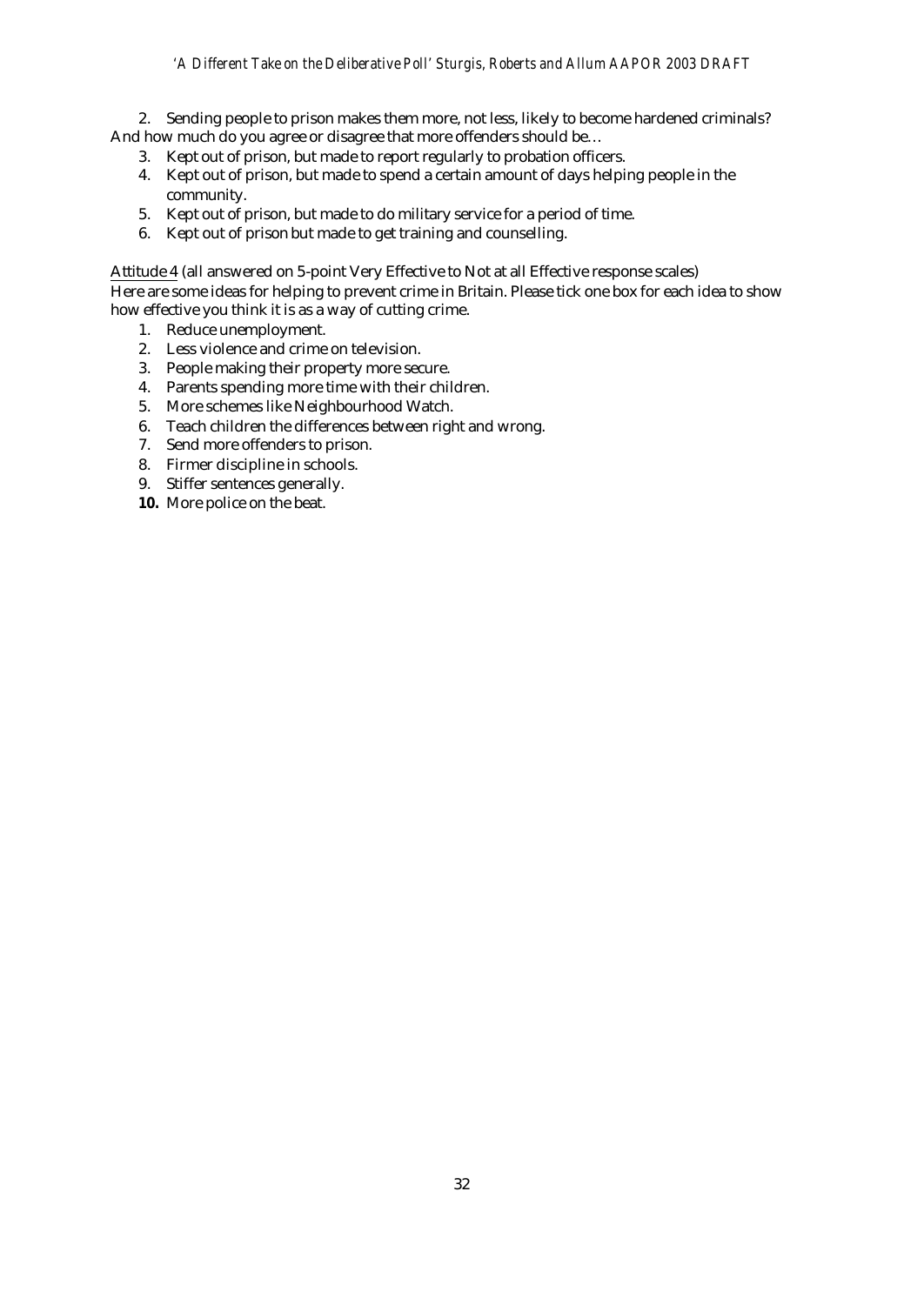# **Appendix 3 Question Wordings and Codings for Knowledge Scales**

# **Election Issues Poll**

This knowledge measure combined three true/false items with four issue space items in the following manner:

*Three Item Knowledge Quiz (All true/false)*

- 1. Prices have been rising by less than 5% a year over the past few years (true).
- 2. Interest rates are decided by the Bank of England (false).
- 3. Unemployment in Britain is higher than in Germany (false).

# *Four Issue Space items*

All questions are answered on a 7 point scale and each item is repeated for each of the three main parties. For the knowledge measure, each item is scored one if respondent places the Conservative party to the right of the Labour party *and* the Liberal Democrats, zero otherwise.

1. Where do the Conservative party stand on making people's incomes more equal? Are they in the top box agreeing completely with the statement below? Or in the bottom box disagreeing completely with the statement? Or one of the boxes somewhere in between?

> Government should try much harder to make incomes in Britain more equal.

2. Where do the Conservative party stand on taxes and spending? Are they in the top box agreeing completely with the statement below? Or in the bottom box disagreeing completely with the statement? Or one of the boxes somewhere in between?

Government should spend a lot more on services like education and health, even if it means putting up taxes a lot.

3. Where do the Conservative party stand on the minimum wage? Are they in the top box agreeing completely with the statement below? Or in the bottom box disagreeing completely with the statement? Or one of the boxes somewhere in between?

Government should definitely introduce a minimum wage so that no employer can pay their workers too little.

4. Where do the Conservative party stand on the European Union? Are they in the top box agreeing completely with the statement below? Or in the bottom box disagreeing completely with the statement? Or one of the boxes somewhere in between?

> Government should do much more to unite fully with Europe.

Knowledge variable produced by summing all correct answers, giving a range 0-7. Knowledge groups were created on the following breaks: Low knowledge 0-? Correct; medium knowledge ?-? correct; high knowledge ?-? correct. Cronbach's Alpha for the scale was 0.68.

# **NHS Poll (all true/false)**

- 1. The standard charge for an NHS prescription is £10.
- 2. The proportion of old people in Britain is getting larger and larger.
- 3. Even with inflation taken into account, government spending on the NHS has doubled over the last twenty years or so.
- 4. Most people nowadays get private medical treatment instead of using the NHS.
- 5. All British women can get free breast cancer screening on the NHS.
- 6. Cosmetic surgery is never available on the NHS.

Knowledge variable produced by summing all correct answers, giving a range 0-6. Knowledge groups were created on the following breaks: Low knowledge 0-3 Correct; medium knowledge 4 correct; high knowledge 5-6 correct. Cronbach's Alpha for the scale was 0.47.